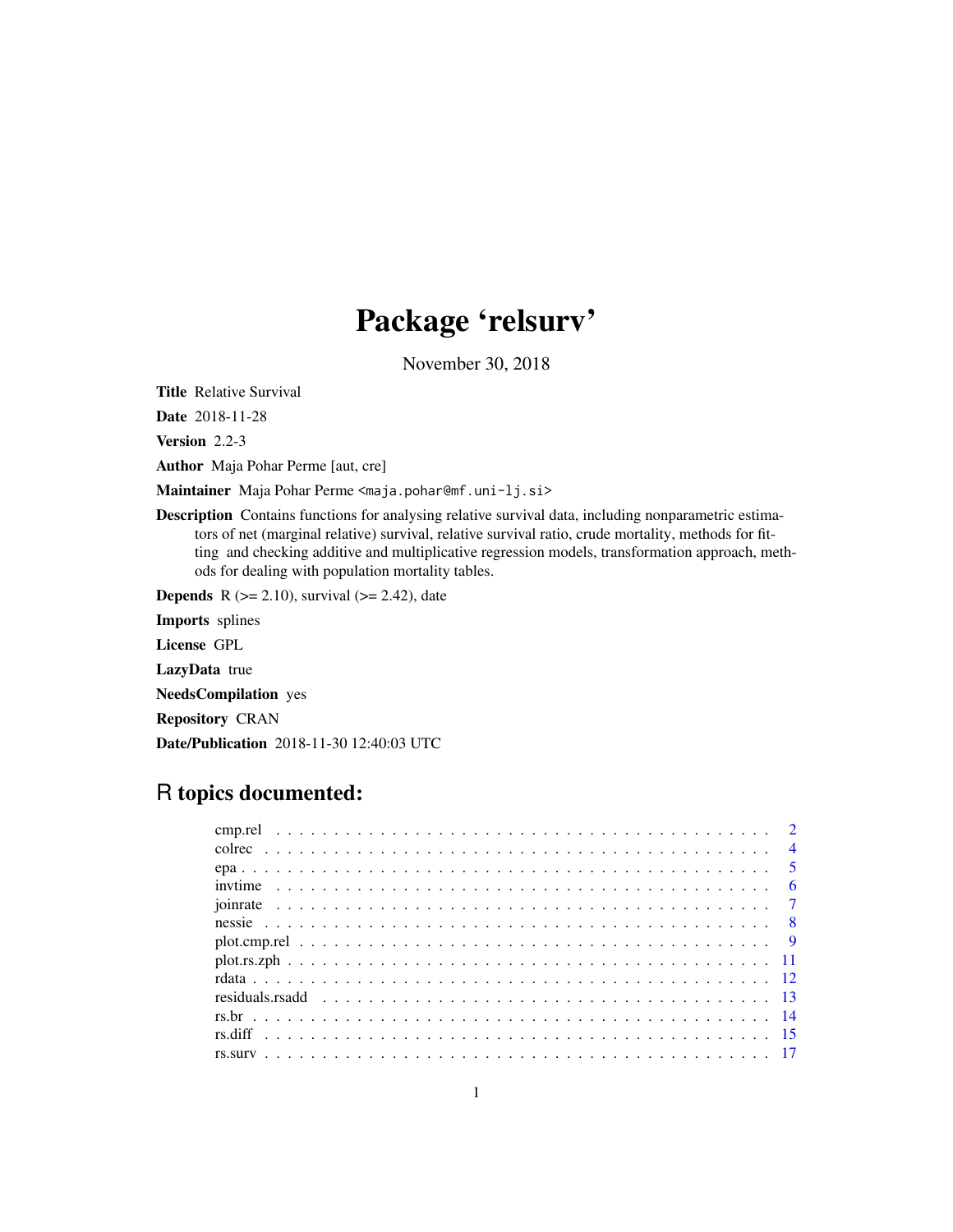#### <span id="page-1-0"></span>2 cmp.rel

| Index | 35 |
|-------|----|
|       |    |
|       |    |
|       |    |
|       |    |
|       |    |
|       |    |
|       |    |
|       |    |
|       |    |
|       |    |
|       |    |
|       |    |

cmp.rel *Compute crude probability of death*

### Description

Estimates the crude probability of death due to disease and due to population reasons

### Usage

```
cmp.rel(formula, data, ratetable = relsurv::slopop, na.action,tau,
conf.int=0.95,precision=1,add.times,rmap)
```

| formula   | a formula object, with the response as a Surv object on the left of a $\sim$ operator,<br>and, if desired, terms separated by the + operator on the right. If no strata are<br>used, ~1 should be specified.<br>NOTE: The follow-up time must be in days.                                                                                        |
|-----------|--------------------------------------------------------------------------------------------------------------------------------------------------------------------------------------------------------------------------------------------------------------------------------------------------------------------------------------------------|
| data      | a data.frame in which to interpret the variables named in the formula.                                                                                                                                                                                                                                                                           |
| ratetable | a table of event rates, organized as a ratetable object, such as slopop.                                                                                                                                                                                                                                                                         |
| na.action | a missing-data filter function, applied to the model.frame, after any subset argu-<br>ment has been used. Default is options () \$na. action.                                                                                                                                                                                                    |
| tau       | the maximum follow-up time of interest, all times larger than tau shall be cen-<br>sored. Equals maximum observed time by default                                                                                                                                                                                                                |
| conf.int  | the level for a two-sided confidence interval on the survival curve $(s)$ . Default is<br>0.95.                                                                                                                                                                                                                                                  |
| precision | the level of precision used in the numerical integration of variance. Default is<br>1, which means that daily intervals are taken, the value may be decreased to get<br>a higher precision or increased to achieve a faster calculation. The calculation<br>intervals always include at least all times of event and censoring as border points. |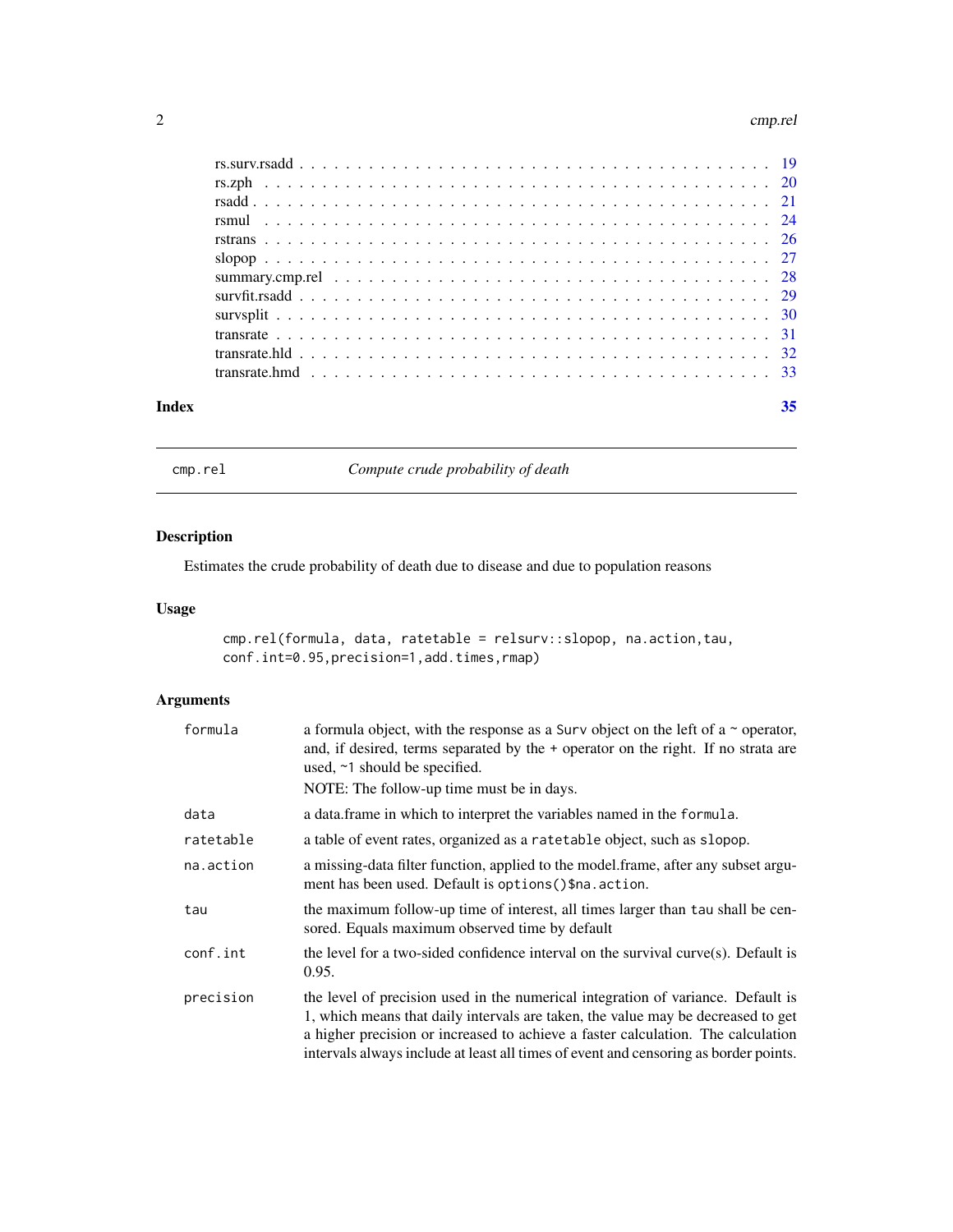#### cmp.rel 3

| add.times | specific times at which the value of estimator and its variance should be evalu-<br>ated. Default is all the event and censoring times.     |
|-----------|---------------------------------------------------------------------------------------------------------------------------------------------|
| rmap      | an optional list to be used if the variables are not organized and named in the<br>same way as in the rate table object. See details below. |

### Details

NOTE: The follow-up time must be specified in days. The ratetable being used may have different variable names and formats than the user's data set, this is dealt with by the rmap argument. For example, if age is in years in the data set but in days in the ratetable object, age=age $*365.241$ should be used. The calendar year can be in any date format (date, Date and POSIXt are allowed), the date formats in the ratetable and in the data may differ.

Note that numerical integration is required to calculate the variance estimator. The integration precision is set with argument precision, which defaults to daily intervals, a default that should give enough precision for any practical purpose.

The area under the curve is calculated on the interval [0,tau].

Function summary may be used to get the output at specific points in time.

#### Value

An object of class cmp.rel. Objects of this class have methods for the functions print and plot. The summary function can be used for printing output at required time points. An object of class cmp.rel is composed of several lists, each pertaining the cumulative hazard function for one risk and one strata. Each of the lists contains the following objects:

| time      | the time-points at which the curves are estimated                                                                                       |
|-----------|-----------------------------------------------------------------------------------------------------------------------------------------|
| est       | the estimate                                                                                                                            |
| var       | the variance of the estimate                                                                                                            |
| lower     | the lower limit of the confidence interval                                                                                              |
| upper     | the upper limit of the confidence interval                                                                                              |
| area      | the area under the curve calculated on the interval [0,tau]                                                                             |
| index     | indicator of event and censoring times among all the times in the output. The<br>times added via paramater add. times are also included |
| add.times | the times added via parameter add. times                                                                                                |

#### References

Package: Pohar Perme, M., Pavlic, K. (2018) "Nonparametric Relative Survival Analysis with the R Package relsurv". Journal of Statistical Software. 87(8), 1-27, doi: "10.18637/jss.v087.i08"

### See Also

rs.surv, summary.cmp.rel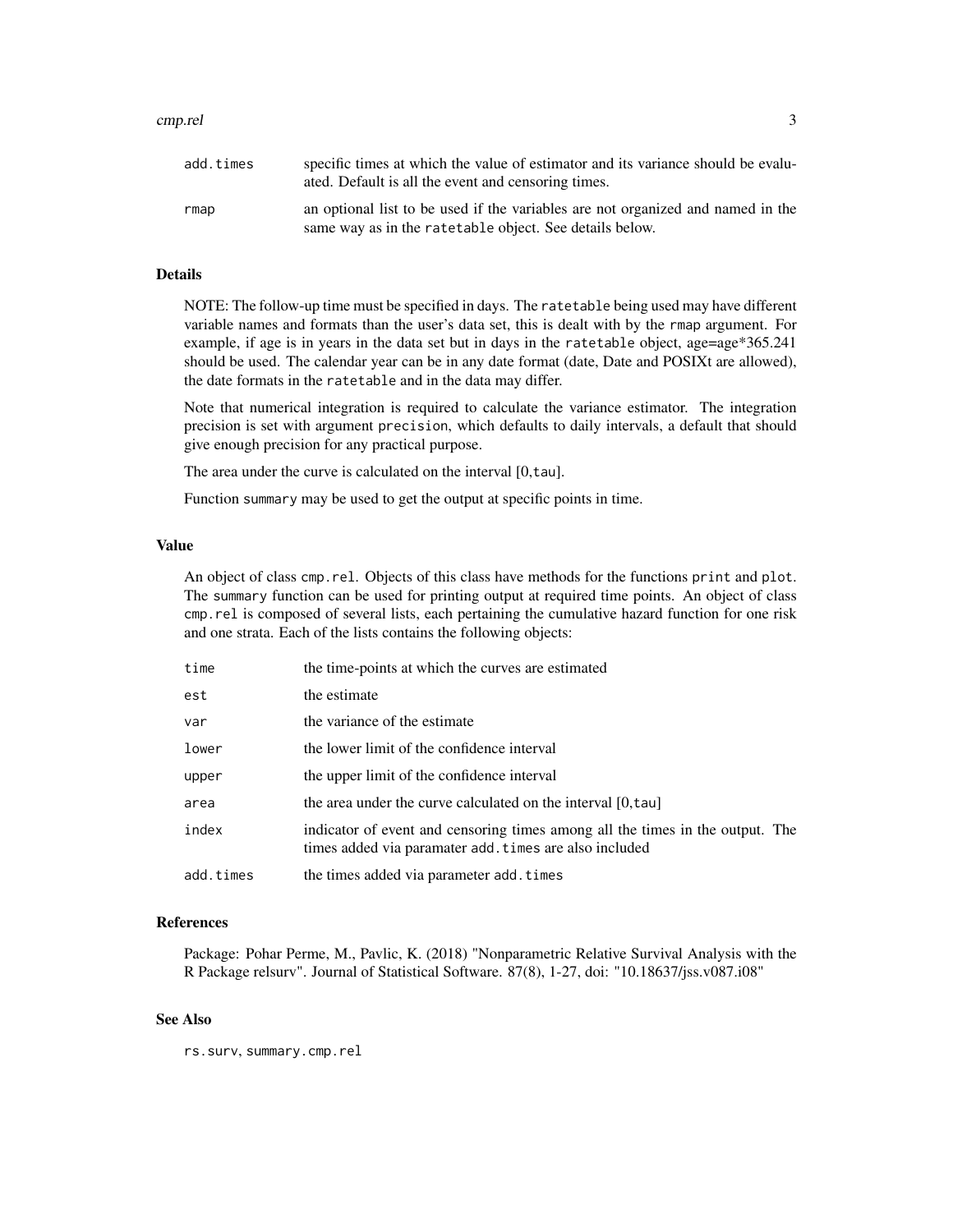4 colrection of the collection of the collection of the collection of the collection of the collection of the collection of the collection of the collection of the collection of the collection of the collection of the coll

### Examples

```
data(slopop)
data(rdata)
#calculate the crude probability of death
#note that the variable year must be given in a date format and that
#age must be multiplied by 365.241 in order to be expressed in days.
fit <- cmp.rel(Surv(time,cens)~sex,rmap=list(age=age*365.241),
ratetable=slopop,data=rdata,tau=3652.41)
fit
plot(fit,col=c(1,1,2,2),xscale=365.241,xlab="Time (years)")
#if no strata are desired:
fit <- cmp.rel(Surv(time,cens)~1,rmap=list(age=age*365.241),
ratetable=slopop,data=rdata,tau=3652.41)
```
colrec *Relative Survival Data*

### Description

Survival of patients with colon and rectal cancer diagnosed in 1994-2000.

#### Usage

data(colrec)

#### Format

A data frame with 5971 observations on the following 7 variables:

sex sex (1=male, 2=female).

age age (in days).

diag date of diagnosis (in date format).

time survival time (in days).

stat censoring indicator (0=censoring, 1=death).

stage cancer stage. Values 1-3, code 99 stands for unknown.

site cancer site.

### References

Provided by Slovene Cancer Registry. The age, time and diag variables are randomly perturbed to make the identification of patients impossible.

<span id="page-3-0"></span>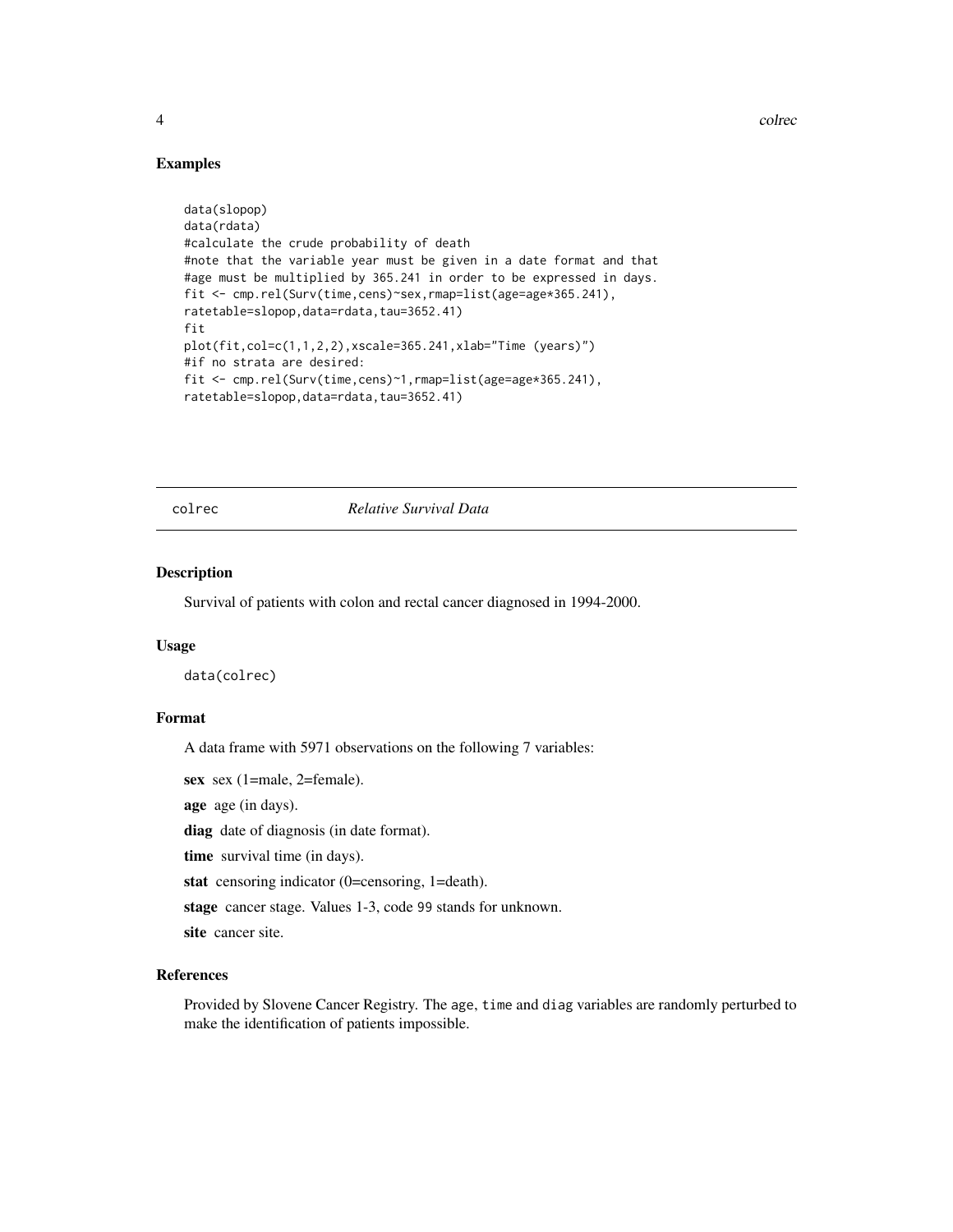<span id="page-4-0"></span>An Epanechnikov kernel function based smoother for smoothing the baseline excess hazard calculated by the rsadd function with the EM method.

#### Usage

epa(fit,bwin,times,n.bwin=16,left=FALSE)

#### Arguments

| fit    | Fit from the additive relative survival model using the EM method.                                           |
|--------|--------------------------------------------------------------------------------------------------------------|
| bwin   | The relative width of the smoothing window (default is 1).                                                   |
| times  | The times at which the smoother is to be evaluated. If missing, it is evaluated at<br>all event times.       |
| n.bwin | Number of times that the window width may change.                                                            |
| left   | If FALSE (default) smoothing is performed symmetrically, if TRUE only leftside<br>neighbours are considered. |

### Details

The function performs Epanechnikov kernel smoothing. The follow up time is divided (according to percentiles of event times) into several intervals (number of intervals defined by n.bwin) in which the width is calculated as a factor of the maximum span between event times. Boundary effects are also taken into account on both sides.

### Value

A list with two components:

| lambda | the smoothed excess baseline hazard function                         |
|--------|----------------------------------------------------------------------|
| times  | the times at which the smoothed excess baseline hazard is evaluated. |

### References

Package. Pohar M., Stare J. (2006) "Relative survival analysis in R." Computer Methods and Programs in Biomedicine, 81: 272–278

Relative survival: Pohar, M., Stare, J. (2007) "Making relative survival analysis relatively easy." Computers in biology and medicine, 37: 1741–1749.

EM algorithm: Pohar Perme M., Henderson R., Stare, J. (2009) "An approach to estimation in relative survival regression." Biostatistics, 10: 136–146.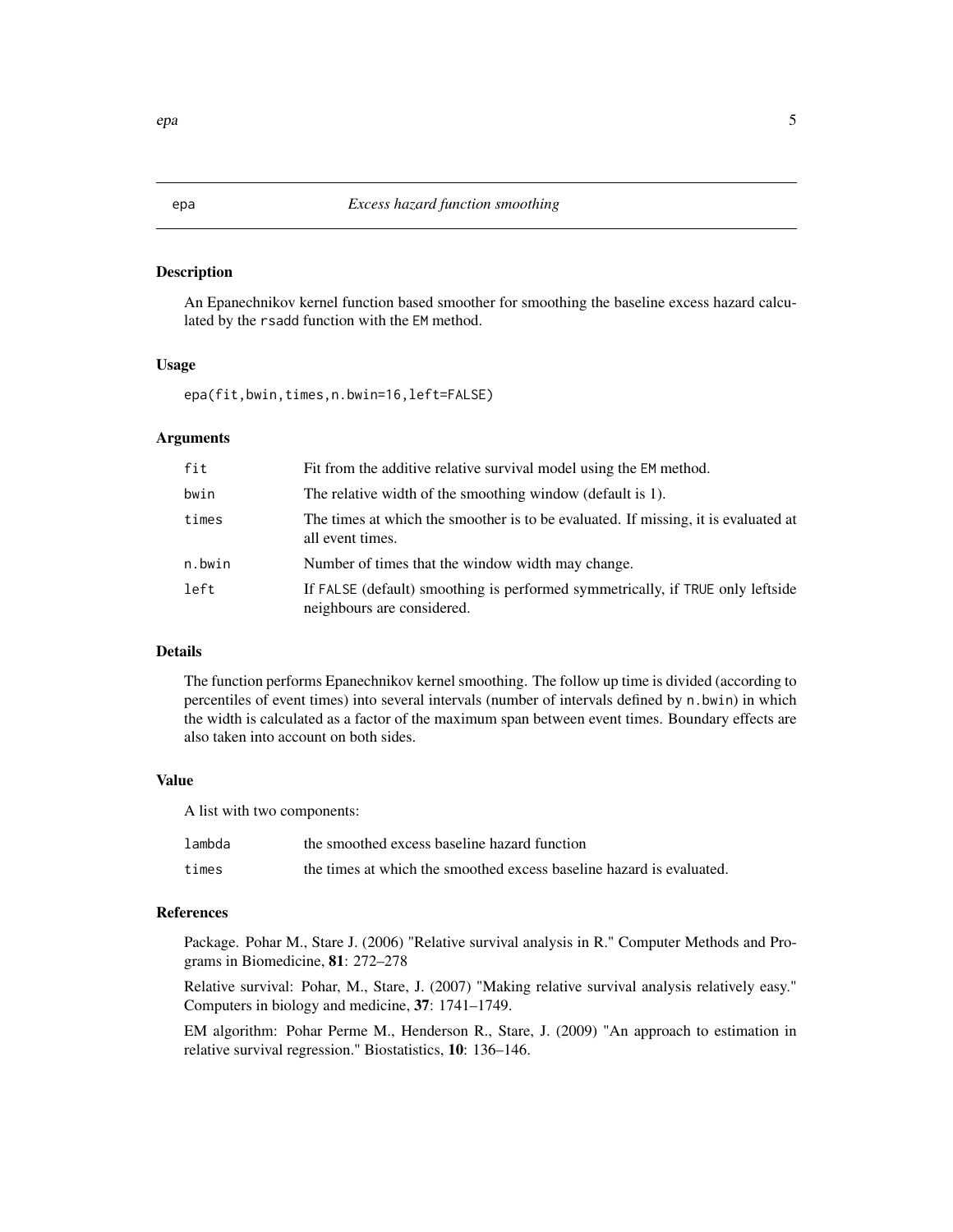<span id="page-5-0"></span>6 invtime to the contract of the contract of the contract of the contract of the contract of the contract of the contract of the contract of the contract of the contract of the contract of the contract of the contract of t

### See Also

[rsadd](#page-20-1),

#### Examples

```
data(slopop)
data(rdata)
#fit an additive model with the EM method
fit <- rsadd(Surv(time,cens)~sex+age,rmap=list(age=age*365.241),
ratetable=slopop,data=rdata,int=5,method="EM")
sm <- epa(fit)
plot(sm$times,sm$lambda)
```
invtime *Inverse transforming of time in Relative Survival*

### Description

This function can be used when predicting in Relative Survival using the transformed time regression model (using rstrans function). It inverses the time from Y to T in relative survival using the given ratetable. The times Y can be produced with the rstrans function, in which case, this is the reverse function. This function does the transformation for one person at a time.

#### Usage

invtime(y, age, sex, year, scale, ratetable, lower, upper)

### Arguments

| y         | time in Y.                                                                                                                                                                   |
|-----------|------------------------------------------------------------------------------------------------------------------------------------------------------------------------------|
| age       | age of the individual. Must be in days.                                                                                                                                      |
| sex       | sex of the individual. Must be coded in the same way as in the rate table.                                                                                                   |
| year      | date of diagnosis. Must be in a date format                                                                                                                                  |
| scale     | numeric value to scale the results. If ratetable is in units/day, scale = 365.241<br>causes the output to be reported in years.                                              |
| ratetable | a table of event rates, such as survexp.us.                                                                                                                                  |
| lower     | the lower bound of interval where the result is expected. This argument is op-<br>tional, but, if given, can shorten the time the function needs to calculate the<br>result. |
| upper     | the upper bound of interval where the result is expected. See lower                                                                                                          |

### Details

Works only with ratetables that are split by age, sex and year. Transforming can be computationally intensive, use lower and/or upper to guess the interval of the result and thus speed up the function.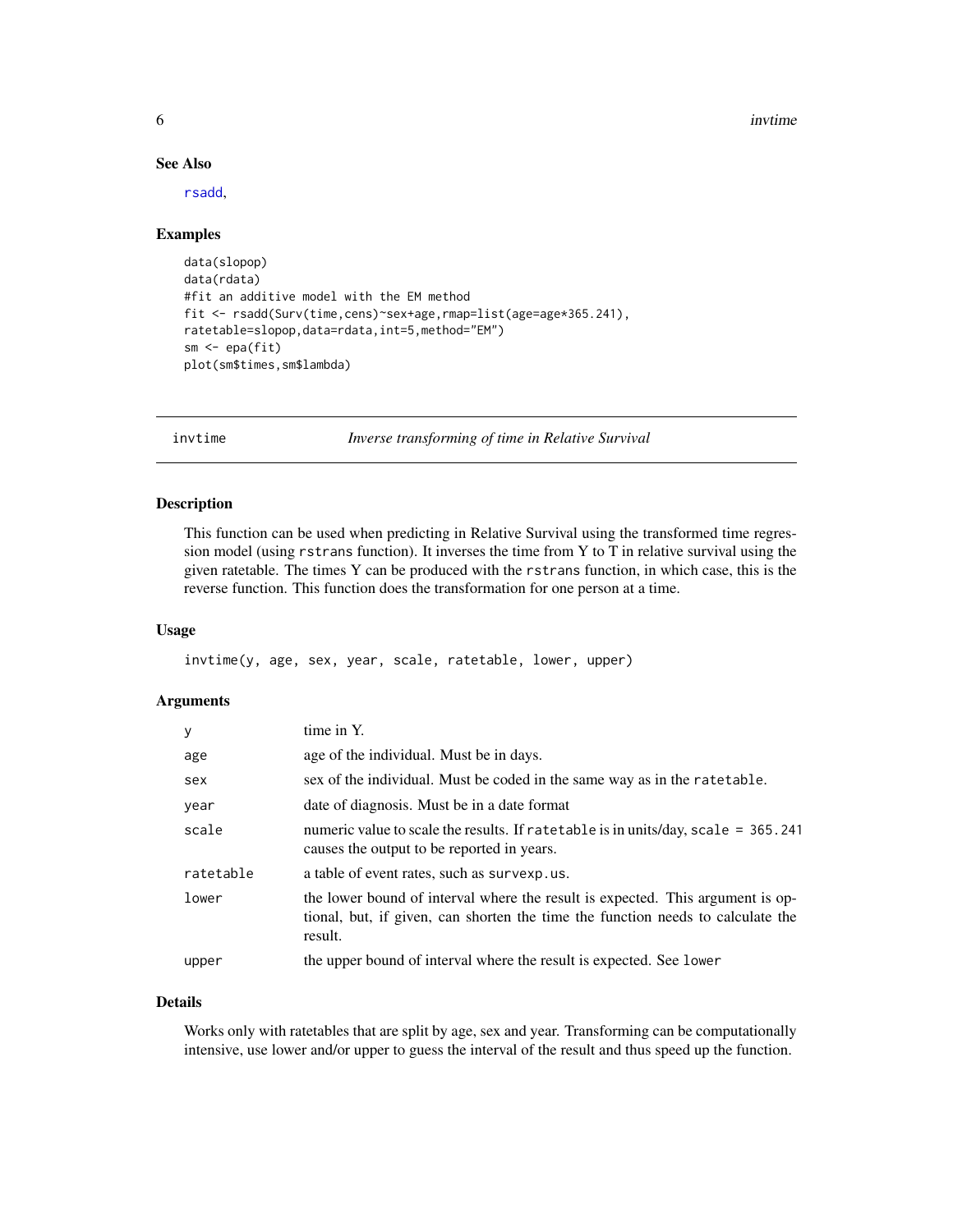#### <span id="page-6-0"></span>joinrate 7 and 7 and 7 and 7 and 7 and 7 and 7 and 7 and 7 and 7 and 7 and 7 and 7 and 7 and 7 and 7 and 7 and 7 and 7 and 7 and 7 and 7 and 7 and 7 and 7 and 7 and 7 and 7 and 7 and 7 and 7 and 7 and 7 and 7 and 7 and 7 a

### Value

A list of values

| the original time    |
|----------------------|
| the transformed time |

### References

Package: Pohar M., Stare J. (2006) "Relative survival analysis in R." Computer Methods and Programs in Biomedicine, 81: 272-278.

Relative survival: Pohar, M., Stare, J. (2007) "Making relative survival analysis relatively easy." Computers in biology and medicine, 37: 1741-1749.

### See Also

[rstrans](#page-25-1)

### Examples

```
data(slopop)
invtime(y = 0.1, age = 23011, sex = 1, year = 9497, ratetable = slope)
```
<span id="page-6-1"></span>joinrate *Join ratetables*

#### Description

The function joins two or more objects organized as ratetable by adding a new dimension.

### Usage

```
joinrate(tables,dim.name="country")
```
### Arguments

| tables   | a list of ratetables. If names are given, they are included as dimnames. |
|----------|--------------------------------------------------------------------------|
| dim.name | the name of the added dimension.                                         |

#### Details

This function joins two or more ratetable objects by adding a new dimension. The cutpoints of all the rate tables are compared and only the common intervals kept. If the intervals defined by the cutpoints are not of the same length, a warning message is displayed. Each rate table must have 3 dimensions, i.e. age, sex and year (the order is not important).

### Value

An object of class ratetable.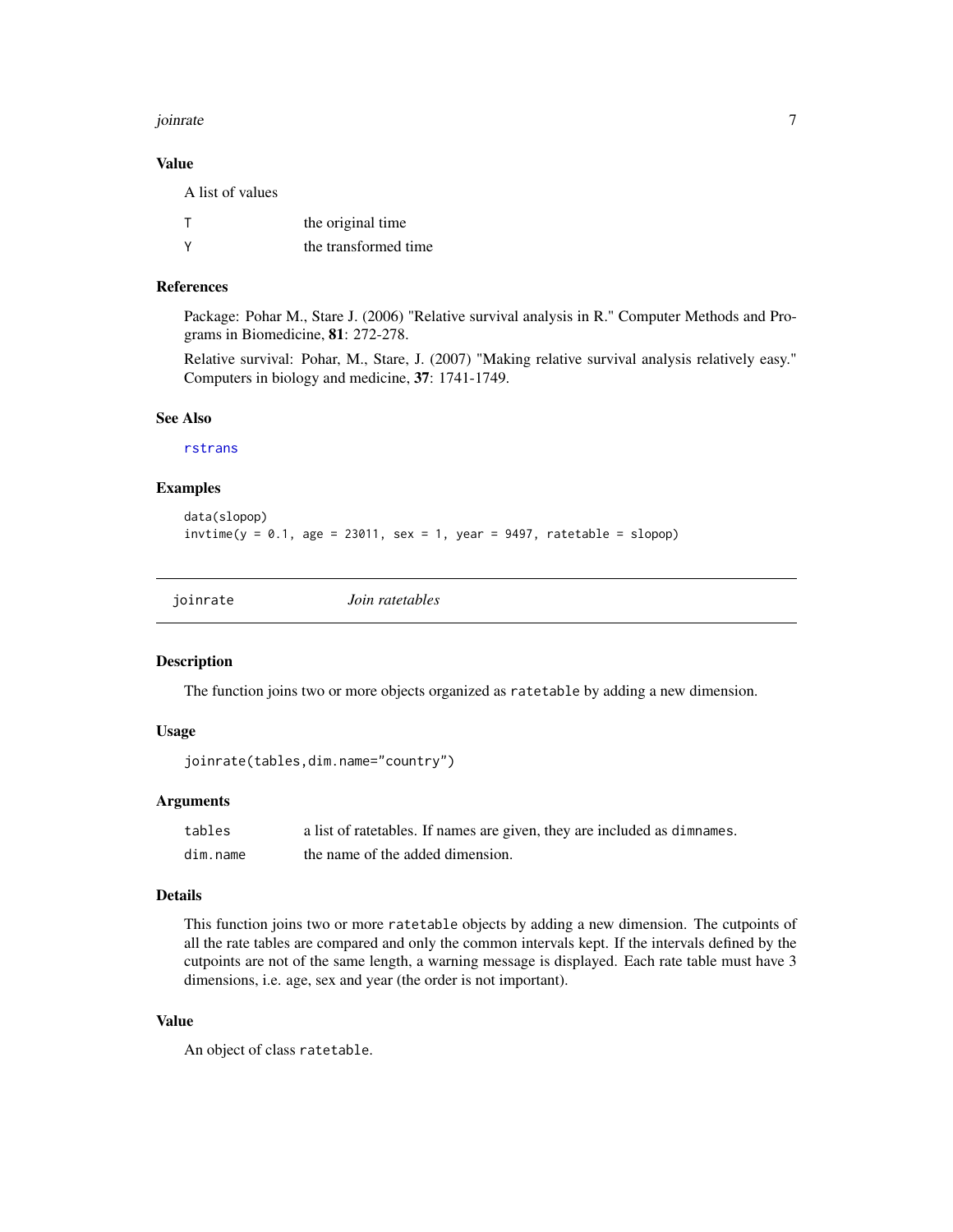#### <span id="page-7-0"></span>References

Package: Pohar M., Stare J. (2006) "Relative survival analysis in R." Computer Methods and Programs in Biomedicine, 81: 272-278.

Relative survival: Pohar, M., Stare, J. (2007) "Making relative survival analysis relatively easy." Computers in biology and medicine, 37: 1741-1749.

#### See Also

[ratetable](#page-0-0), [transrate.hld](#page-31-1), [transrate.hmd](#page-32-1), [transrate](#page-30-1).

#### Examples

```
#newpop <- joinrate(list(Arizona=survexp.az,Florida=survexp.fl,
# Minnesota=survexp.mn),dim.name="state")
```
nessie *Net Expected Sample Size Is Estimated*

#### Description

Calculates how the sample size decreases in time due to population mortality

#### Usage

```
nessie(formula, data, ratetable = relsurv::slopop,times,rmap)
```
#### Arguments

| formula   | a formula object, same as in rs. surv. The right-hand side of the formula object<br>includes the variable that defines the subgroups (a variable of type factor) by<br>which the expected sample size is to be calculated. |
|-----------|----------------------------------------------------------------------------------------------------------------------------------------------------------------------------------------------------------------------------|
| data      | a data frame in which to interpret the variables named in the formula.                                                                                                                                                     |
| ratetable | a table of event rates, organized as a ratetable object, such as slopop.                                                                                                                                                   |
| times     | Times at which the calculation should be evaluated - in years!                                                                                                                                                             |
| rmap      | an optional list to be used if the variables are not organized and named in the<br>same way as in the ratetable object. See details of the rs. surv function.                                                              |

### Details

The function calculates the sample size we can expect at a certain time point if the patients die only due to population causes (population survival \* initial sample size in a certain category), i.e. the number of individuals that remains at risk at given timepoints after the individuals who die due to population causes are removed. The result should be used as a guideline for the sensible length of follow-up interval when calculating the net survival.

The first column of the output reports the number of individuals at time 0. The last column of the output reports the conditional expected (population) survival time for each subgroup.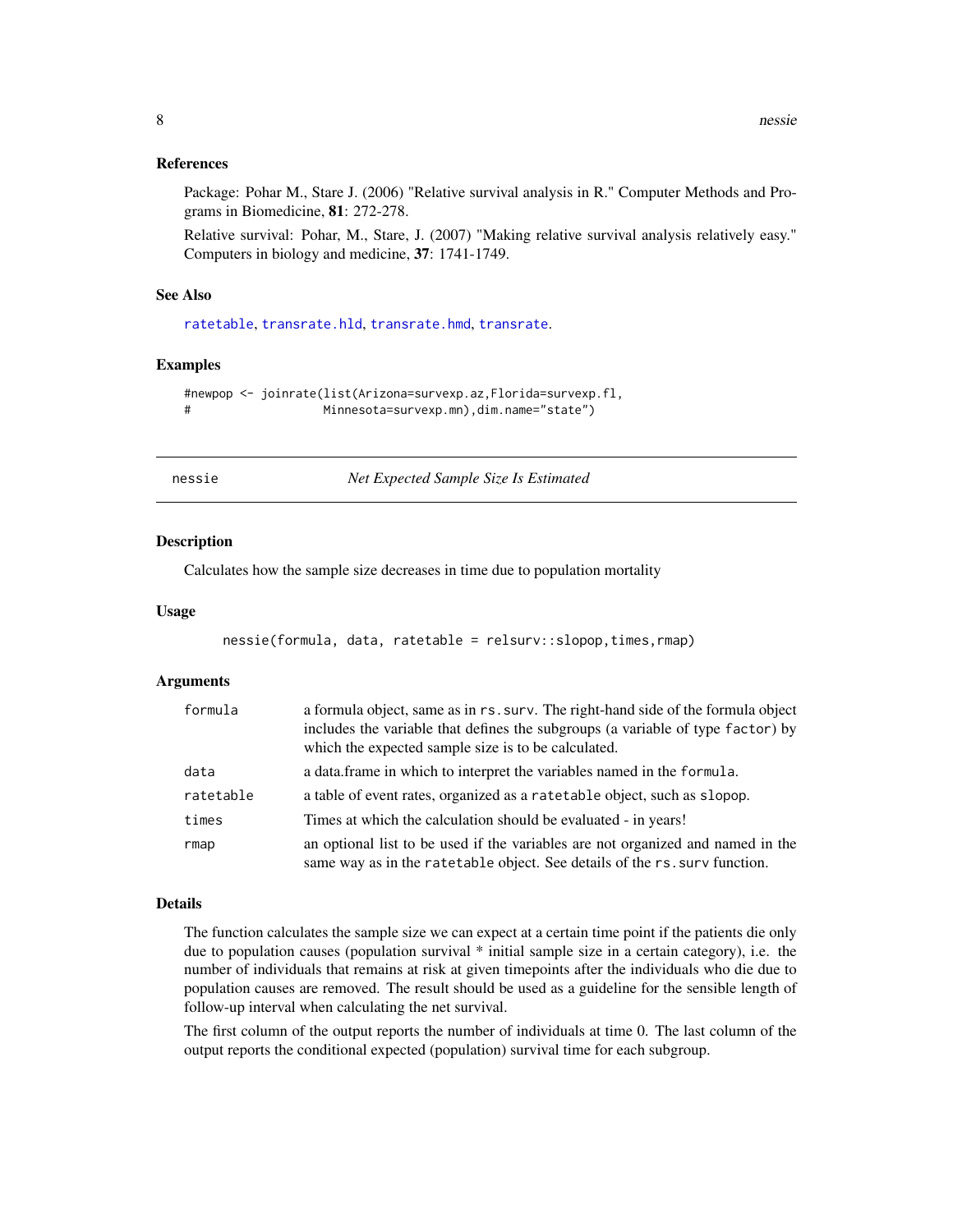### <span id="page-8-0"></span>plot.cmp.rel 9

### Value

A list of values.

### References

Pohar Perme, M., Pavlic, K. (2018) "Nonparametric Relative Survival Analysis with the R Package relsurv". Journal of Statistical Software. 87(8), 1-27, doi: "10.18637/jss.v087.i08"

### See Also

rs.surv

### Examples

```
data(slopop)
data(rdata)
rdata$agegr <-cut(rdata$age,seq(40,95,by=5))
nessie(Surv(time,cens)~agegr,rmap=list(age=age*365.241),
ratetable=slopop,data=rdata,times=c(1,3,5,10,15))
```
plot.cmp.rel *Plot the crude probability of death*

#### Description

Plot method for cmp.rel. Plots the cumulative probability of death due to disease and due to population reasons

### Usage

```
## S3 method for class 'cmp.rel'
plot(x, main, curvlab, ylim=c(0, 1), xlim, wh=2, xlab="Time (days)",
ylab="Probability", lty=1:length(x), xscale=1,col=1, lwd=par('lwd'),
curves, conf.int, all.times=FALSE,...)
```

| $\mathsf{x}$ | a list, with each component representing one curve in the plot, output of the<br>function cmp.rel.                                                |
|--------------|---------------------------------------------------------------------------------------------------------------------------------------------------|
| main         | the main title for the plot.                                                                                                                      |
| curvlab      | Curve labels for the plot. Default is names $(x)$ , or if that is missing, 1:nc, where<br>nc is the number of curves in x.                        |
| ylim         | vaxis limits for plot.                                                                                                                            |
| xlim         | xaxis limits for plot (default is 0 to the largest time in any of the curves).                                                                    |
| wh           | if a vector of length 2, then the upper right coordinates of the legend; otherwise<br>the legend is placed in the upper right corner of the plot. |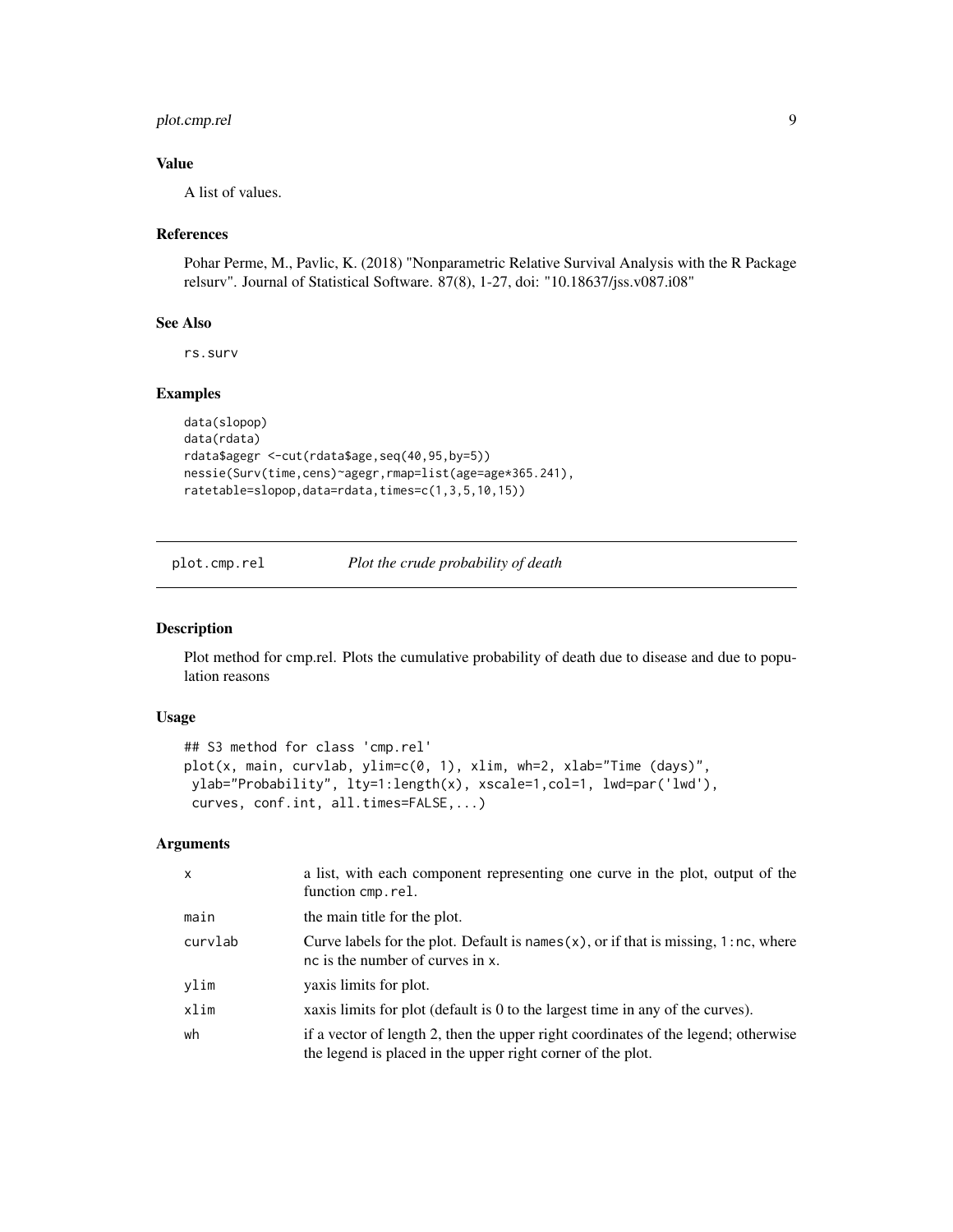| xlab      | X axis label.                                                                                                                                                                                                                |
|-----------|------------------------------------------------------------------------------------------------------------------------------------------------------------------------------------------------------------------------------|
| ylab      | y axis label.                                                                                                                                                                                                                |
| $1$ ty    | vector of line types. Default $1:nc$ ( $nc$ is the number of curves in $x$ ). For color<br>displays, 1ty=1, color=1:nc, might be more appropriate. If length(lty) <nc,<br>then <math>lty[1]</math> is used for all.</nc,<br> |
| xscale    | Scale of the X axis. Default is in days $(1)$ .                                                                                                                                                                              |
| col       | vector of colors. If $length(col)$ <nc, all.<="" col[1]="" for="" is="" td="" the="" then="" used=""></nc,>                                                                                                                  |
| lwd       | vector of line widths. If length (lwd) <nc, all.<="" for="" is="" lwd[1]="" td="" then="" used=""></nc,>                                                                                                                     |
| curves    | Vector if integers, specifies which curves should be plotted. May take values<br>1:nc, where nc is the number of curves in x. By default, all of the curves are<br>plotted.                                                  |
| conf.int  | Vector if integers, specifies which confidence intervals should be plotted. May<br>take values 1:nc, where nc is the number of curves in x. By default, no confi-<br>dence intervals are plotted.                            |
| all.times | By default, the disease specific mortality estimate is plotted as a step function<br>between event or censoring times. If set to TRUE, the graph is evaluated at all<br>estimated times.                                     |
| $\cdots$  | additional arguments passed to the initial call of the plot function.                                                                                                                                                        |

#### Details

By default, the graph is plotted as a step function for the cause specific mortality and as a piecewise linear function for the population mortality. It is evaluated at all event and censoring times even though it constantly changes also between these time points.

If the argument all.times is set to TRUE, the plot is evaluated at all times that were used for numerical integration in the cmp.rel function (there, the default is set to daily intervals). If only specific time points are to be added, this should be done via argument add.times in cmp.rel.

### Value

No value is returned.

### See Also

rs.surv

### Examples

```
data(slopop)
data(rdata)
fit <- cmp.rel(Surv(time,cens)~sex,rmap=list(age=age*365.241),
ratetable=slopop,data=rdata,tau=3652.41)
plot(fit,col=c(1,1,2,2),xscale=365.241,conf.int=c(1,3))
```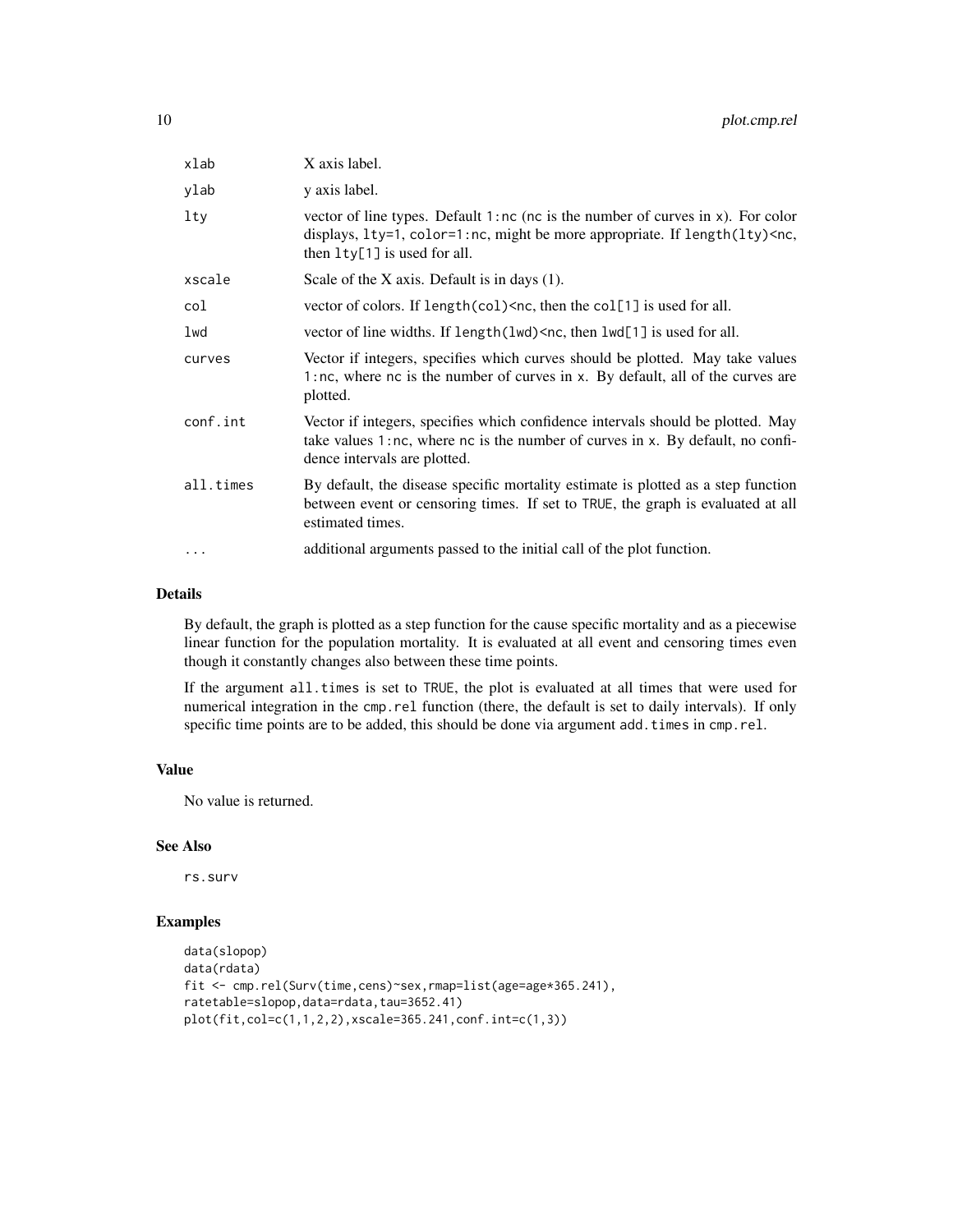<span id="page-10-0"></span>

Displays a graph of the scaled partial residuals, along with a smooth curve.

### Usage

```
## S3 method for class 'rs.zph'
plot(x, result = TRUE, df = 4, nsmo = 40, var, cex=1, add = FALSE, col=1,lty=1,xlab,ylab,xscale=1,...)
```
### Arguments

| X        | result of the rs. zph function.                                                                                                                                                                                                                             |
|----------|-------------------------------------------------------------------------------------------------------------------------------------------------------------------------------------------------------------------------------------------------------------|
| resid    | a logical value, if TRUE the residuals are included on the plot, as well as the<br>smooth fit.                                                                                                                                                              |
| df       | the degrees of freedom for the fitted natural spline, df=2 leads to a linear fit.                                                                                                                                                                           |
| nsmo     | number of points used to plot the fitted spline.                                                                                                                                                                                                            |
| var      | the set of variables for which plots are desired. By default, plots are produced<br>in turn for each variable of a model. Selection of a single variable allows other<br>features to be added to the plot, e.g., a horizontal line at zero or a main title. |
| cex      | a numerical value giving the amount by which plotting text and symbols should<br>be scaled relative to the default.                                                                                                                                         |
| add      | logical, if TRUE the plot is added to an existing plot                                                                                                                                                                                                      |
| col      | a specification for the default plotting color.                                                                                                                                                                                                             |
| lty      | the line type.                                                                                                                                                                                                                                              |
| xlab     | x axis label.                                                                                                                                                                                                                                               |
| ylab     | y axis label.                                                                                                                                                                                                                                               |
| xscale   | units for x axis, default is 1, i.e. days.                                                                                                                                                                                                                  |
| $\cdots$ | Additional arguments passed to the plot function.                                                                                                                                                                                                           |
|          |                                                                                                                                                                                                                                                             |

### References

Goodness of fit: Stare J.,Pohar Perme M., Henderson R. (2005) "Goodness of fit of relative survival models." Statistics in Medicine, 24: 3911-3925.

Package: Pohar M., Stare J. (2006) "Relative survival analysis in R." Computer Methods and Programs in Biomedicine, 81: 272-278.

Relative survival: Pohar, M., Stare, J. (2007) "Making relative survival analysis relatively easy." Computers in biology and medicine, 37: 1741-1749, 2007.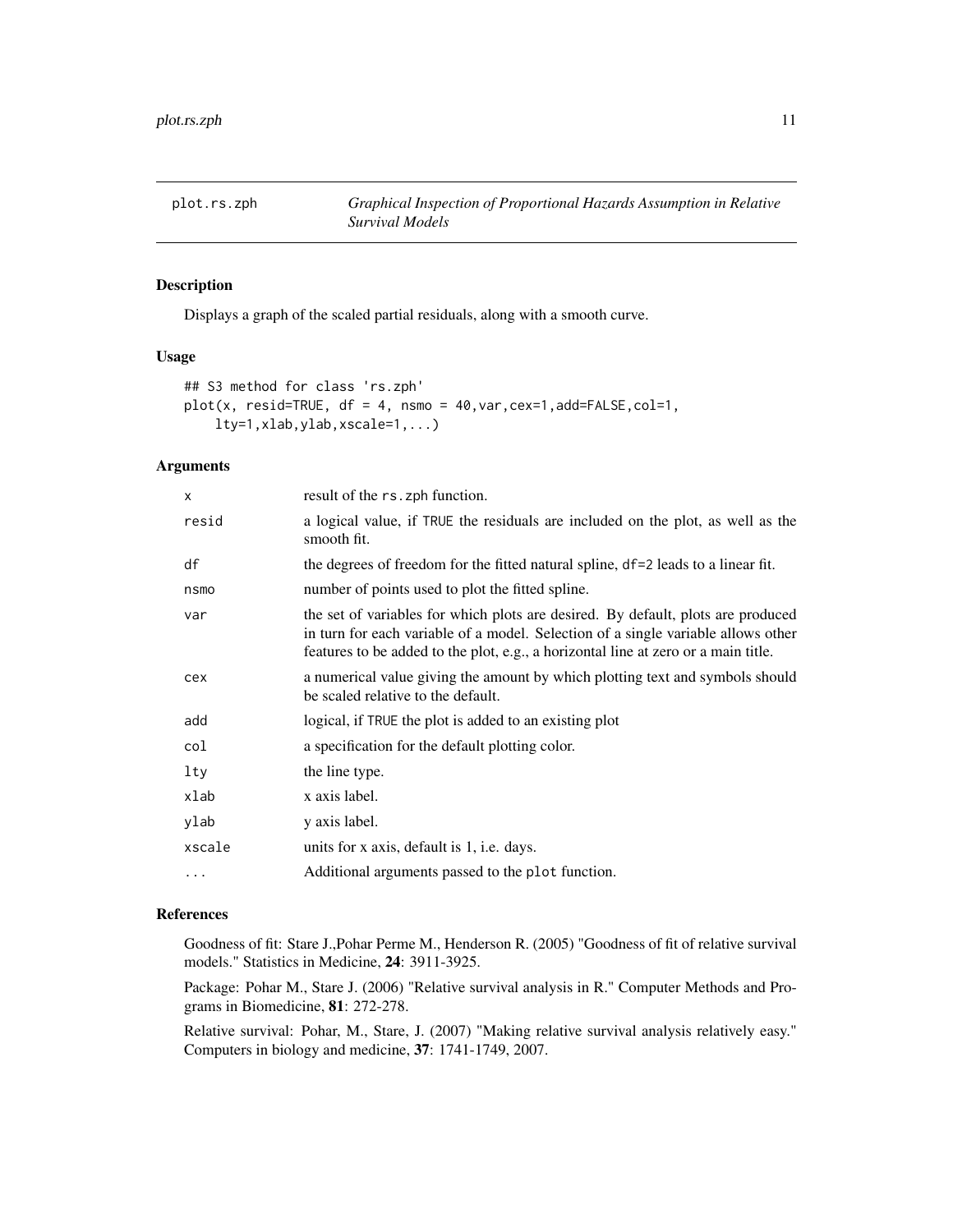### See Also

[rs.zph](#page-19-1), [plot.cox.zph](#page-0-0).

### Examples

```
data(slopop)
data(rdata)
fit <- rsadd(Surv(time,cens)~sex+as.factor(agegr),rmap=list(age=age*365.241),
             ratetable=slopop,data=rdata,int=5)
rszph <- rs.zph(fit)
plot(rszph)
```
rdata *Survival Data*

### Description

Survival data.

### Usage

data(rdata)

### Format

A data frame with 1040 observations on the following 6 variables:

time survival time (in days).

cens censoring indicator (0=censoring, 1=death).

age age (in years).

sex sex (1=male, 2=female).

year date of diagnosis (in date format).

agegr age group.

### References

Pohar M., Stare J. (2006) "Relative survival analysis in R." Computer Methods and Programs in Biomedicine, 81: 272-278.

<span id="page-11-0"></span>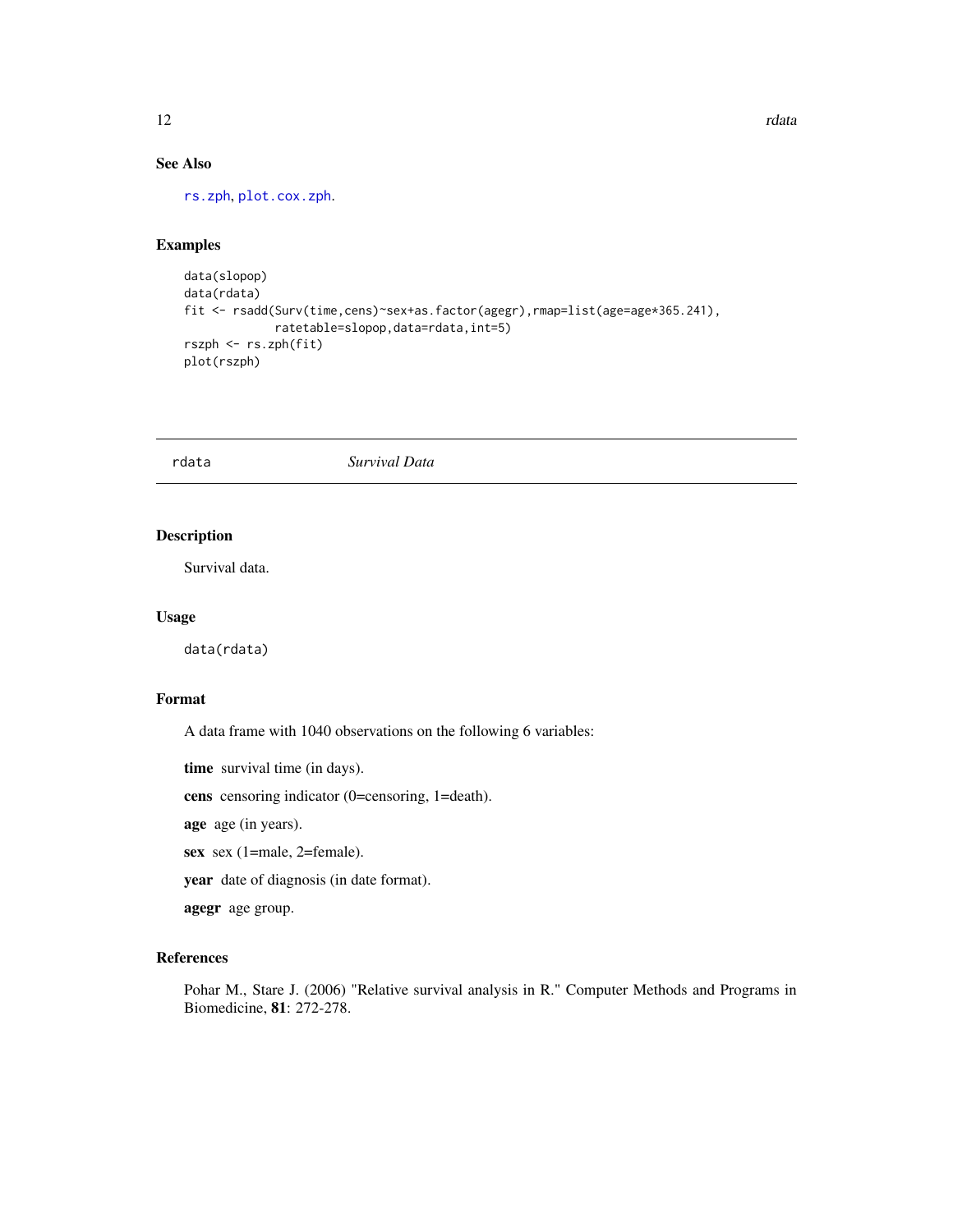<span id="page-12-0"></span>residuals.rsadd *Calculate Residuals for a "rsadd" Fit*

#### Description

Calculates partial residuals for an additive relative survival model.

### Usage

```
## S3 method for class 'rsadd'
residuals(object,type="schoenfeld",...)
```
### Arguments

| object   | an object inheriting from class r sadd, representing a fitted additive relative sur-<br>vival model. Typically this is the output from the r sadd function. |
|----------|-------------------------------------------------------------------------------------------------------------------------------------------------------------|
| type     | character string indicating the type of residual desired. Currently only Schoen-<br>feld residuals are implemented.                                         |
| $\cdots$ | other arguments.                                                                                                                                            |

#### Value

A list of the following values is returned:

| res    | a matrix containing the residuals for each variable.             |  |  |  |
|--------|------------------------------------------------------------------|--|--|--|
| varr   | the variance for each residual                                   |  |  |  |
| varr1  | the sum of varr.                                                 |  |  |  |
| kvarr  | the derivative of each residual, to be used in rs. zph function. |  |  |  |
| kvarr1 | the sum of kvarr.                                                |  |  |  |

### References

Package. Pohar M., Stare J. (2006) "Relative survival analysis in R." Computer Methods and Programs in Biomedicine, 81: 272–278

Relative survival: Pohar, M., Stare, J. (2007) "Making relative survival analysis relatively easy." Computers in biology and medicine, 37: 1741–1749.

Goodness of fit: Stare J.,Pohar Perme M., Henderson R. (2005) "Goodness of fit of relative survival models." Statistics in Medicine, 24: 3911–3925.

#### See Also

[rsadd](#page-20-1).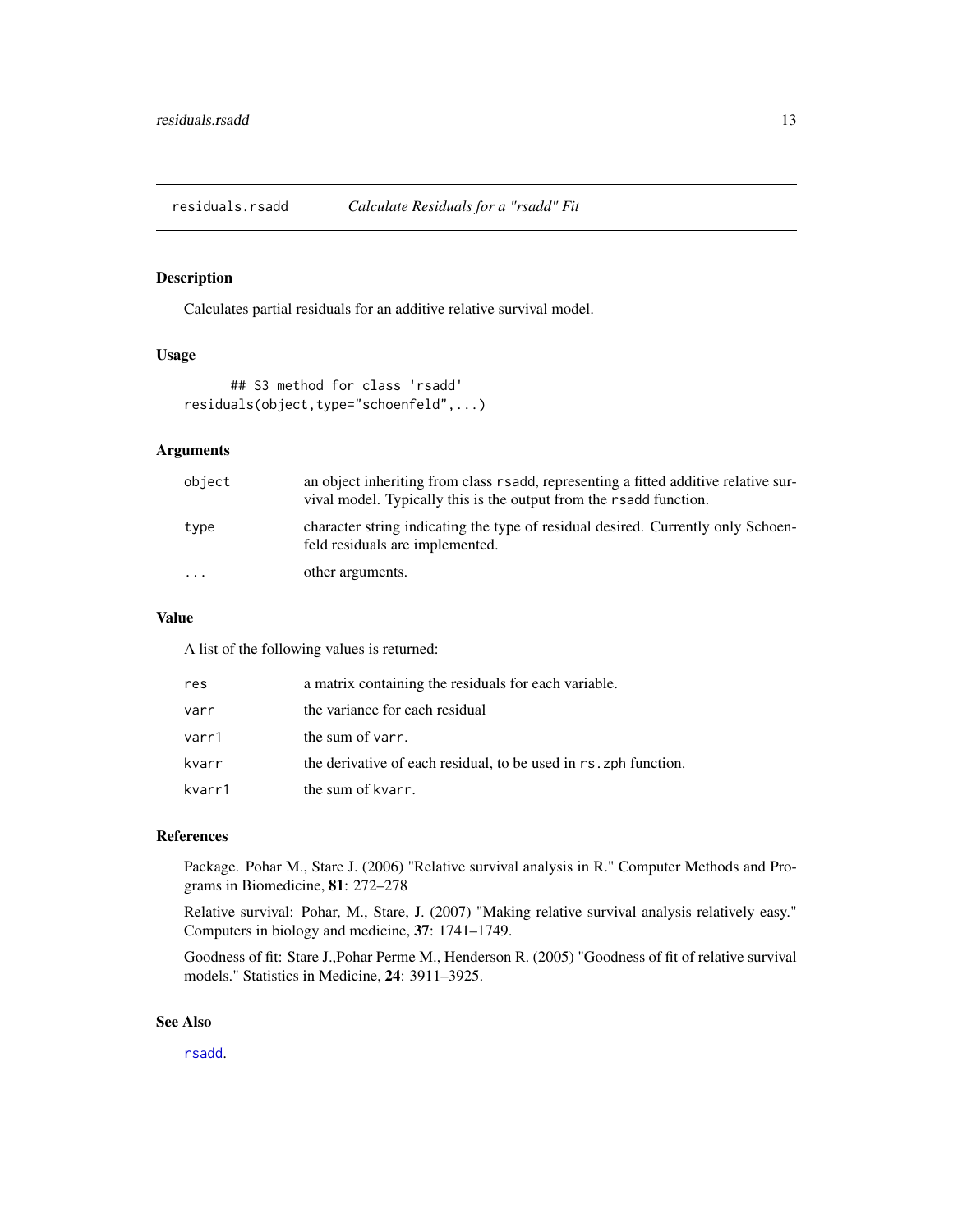### Examples

```
data(slopop)
data(rdata)
fit <- rsadd(Surv(time,cens)~sex,rmap=list(age=age*365.241),
       ratetable=slopop,data=rdata,int=5)
sresid <- residuals.rsadd(fit)
```
rs.br *Test the Proportional Hazards Assumption for Relative Survival Regression Models*

### Description

Test the proportional hazards assumption for relative survival models (rsadd, rsmul or rstrans) by forming a Brownian Bridge.

### Usage

rs.br(fit,sc,rho=0,test="max",global=TRUE)

### Arguments

| fit       | the result of fitting a relative survival model, using the rsadd, rsmul or rstrans<br>function.                                                                                                                                         |
|-----------|-----------------------------------------------------------------------------------------------------------------------------------------------------------------------------------------------------------------------------------------|
| <b>SC</b> | partial residuals calculated by the resid function. This is used to save time if<br>several tests are to be calculated on these residuals and can otherwise be omitted.                                                                 |
| rho       | a number controlling the weigths of residuals. The weights are the number of<br>individuals at risk at each event time to the power rho. The default is rho=0,<br>which sets all weigths to 1.                                          |
| test      | a character string specifying the test to be performed on Brownian bridge. Pos-<br>sible values are "max" (default), which tests the maximum absolute value of the<br>bridge, and cym, which calculates the Cramer Von Mises statistic. |
| global    | should a global Brownian bridge test be performed, in addition to the per-<br>variable tests                                                                                                                                            |

### Value

an object of class rs.br. This function would usually be followed by both a print and a plot of the result. The plot gives a Brownian bridge for each of the variables. The horizontal lines are the 95 of the Brownian bridge

<span id="page-13-0"></span>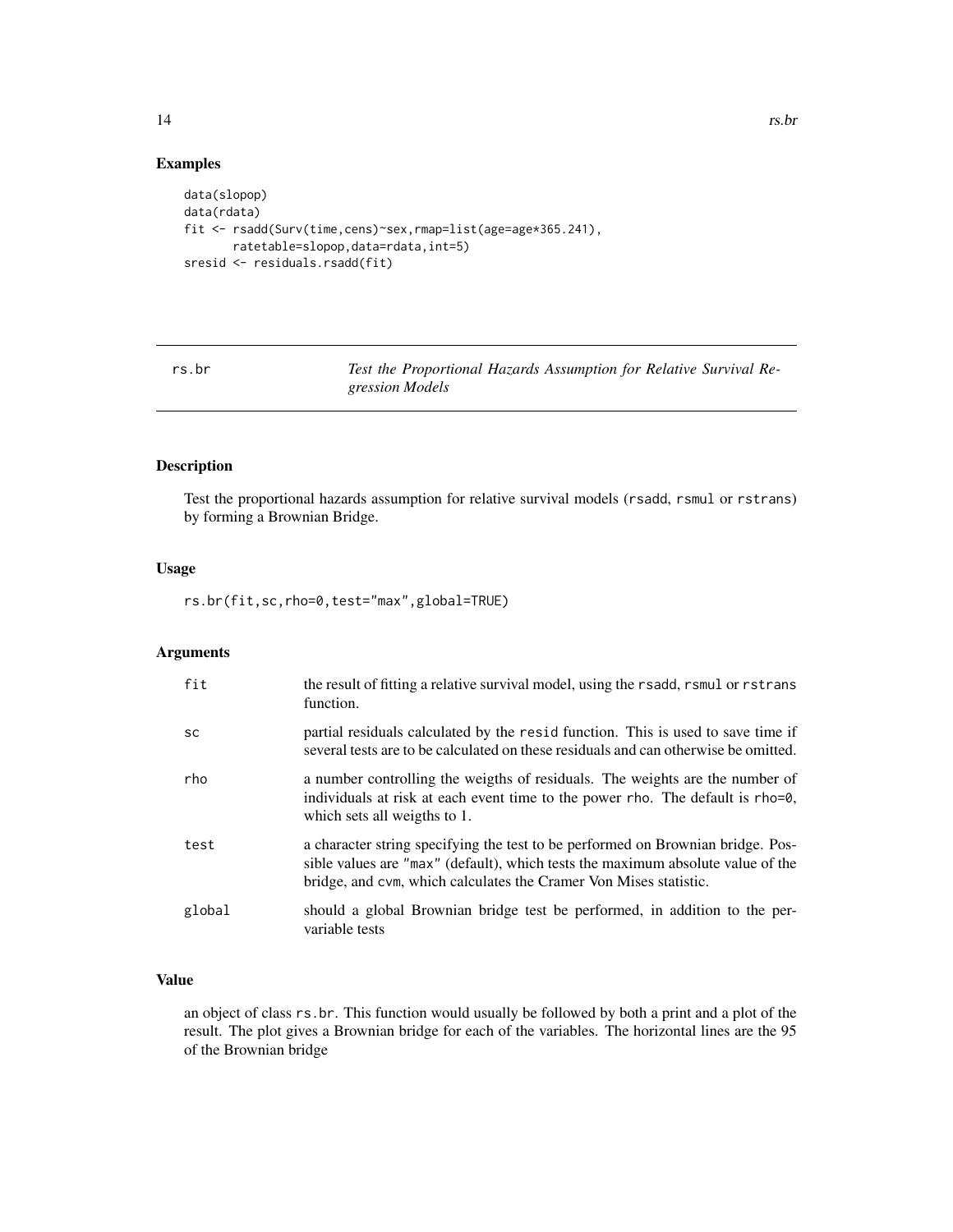#### <span id="page-14-0"></span>rs.diff and the contract of the contract of the contract of the contract of the contract of the contract of the contract of the contract of the contract of the contract of the contract of the contract of the contract of th

### References

Goodness of fit: Stare J.,Pohar Perme M., Henderson R. (2005) "Goodness of fit of relative survival models." Statistics in Medicine, 24: 3911–3925.

Package. Pohar M., Stare J. (2006) "Relative survival analysis in R." Computer Methods and Programs in Biomedicine, 81: 272–278

Relative survival: Pohar, M., Stare, J. (2007) "Making relative survival analysis relatively easy." Computers in biology and medicine, 37: 1741–1749.

### See Also

```
rsadd, rsmul, rstrans, resid.
```
### Examples

```
data(slopop)
data(rdata)
fit <- rsadd(Surv(time,cens)~sex,rmap=list(age=age*365.241),
ratetable=slopop,data=rdata,int=5)
rsbr <- rs.br(fit)
rsbr
plot(rsbr)
```
rs.diff *Test Net Survival Curve Differences*

### Description

Tests if there is a difference between two or more net survival curves using a log-rank type test.

### Usage

rs.diff(formula, data, ratetable = relsurv::slopop, na.action,precision=1,rmap)

| formula   | A formula expression as for other survival models, of the form $\text{Surv}(\text{time}, \text{status})$ ~ predictors.<br>Each combination of predictor values defines a subgroup. A strata term may<br>be used to produce a stratified test.<br>NOTE: The follow-up time must be in days. |
|-----------|--------------------------------------------------------------------------------------------------------------------------------------------------------------------------------------------------------------------------------------------------------------------------------------------|
| data      | a data frame in which to interpret the variables named in the formula.                                                                                                                                                                                                                     |
| ratetable | a table of event rates, organized as a rate table object, such as slopop.                                                                                                                                                                                                                  |
| na.action | a missing-data filter function, applied to the model.frame, after any subset argu-<br>ment has been used. Default is options () \$na. action.                                                                                                                                              |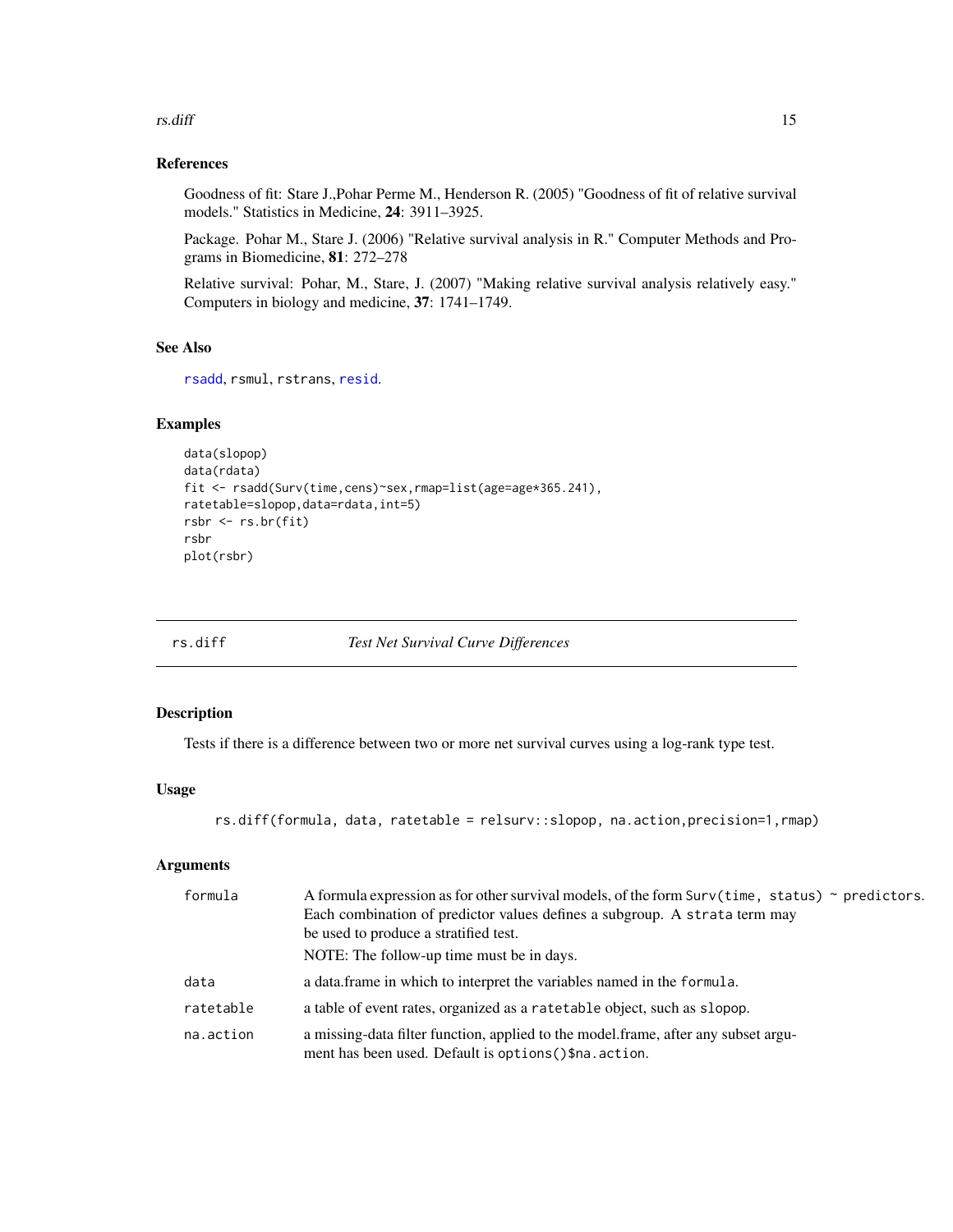| precision | Precision for numerical integration. Default is 1, which means that daily inter-                                                           |
|-----------|--------------------------------------------------------------------------------------------------------------------------------------------|
|           | vals are taken, the value may be decreased to get a higher precision or increased                                                          |
|           | to achieve a faster calculation. The calculation intervals always include at least                                                         |
|           | all times of event and censoring as border points.                                                                                         |
| rmap      | an optional list to be used if the variables are not organized and named in the<br>same way as in the ratetable object. See details below. |

### Details

NOTE: The follow-up time must be specified in days. The ratetable being used may have different variable names and formats than the user's data set, this is dealt with by the rmap argument. For example, if age is in years in the data set but in days in the ratetable object, age=age\*365.241 should be used. The calendar year can be in any date format (date, Date and POSIXt are allowed), the date formats in the ratetable and in the data may differ.

### Value

a rsdiff object; can be printed with print.

#### References

Package: Pohar Perme, M., Pavlic, K. (2018) "Nonparametric Relative Survival Analysis with the R Package relsurv". Journal of Statistical Software. 87(8), 1-27, doi: "10.18637/jss.v087.i08" Theory: Graffeo, N., Castell, F., Belot, A. and Giorgi, R. (2016) "A log-rank-type test to compare net survival distributions. Biometrics. doi: 10.1111/biom.12477" Theory: Pavlic, K., Pohar Perme, M. (2017) "On comparison of net survival curves. BMC Med Res Meth. doi: 10.1186/s12874-017- 0351-3"

### See Also

rs.surv, survdiff

### Examples

```
data(slopop)
data(rdata)
#calculate the relative survival curve
#note that the variable year is given in days since 01.01.1960 and that
#age must be multiplied by 365.241 in order to be expressed in days.
rs.diff(Surv(time,cens)~sex,rmap=list(age=age*365.241),
ratetable=slopop,data=rdata)
```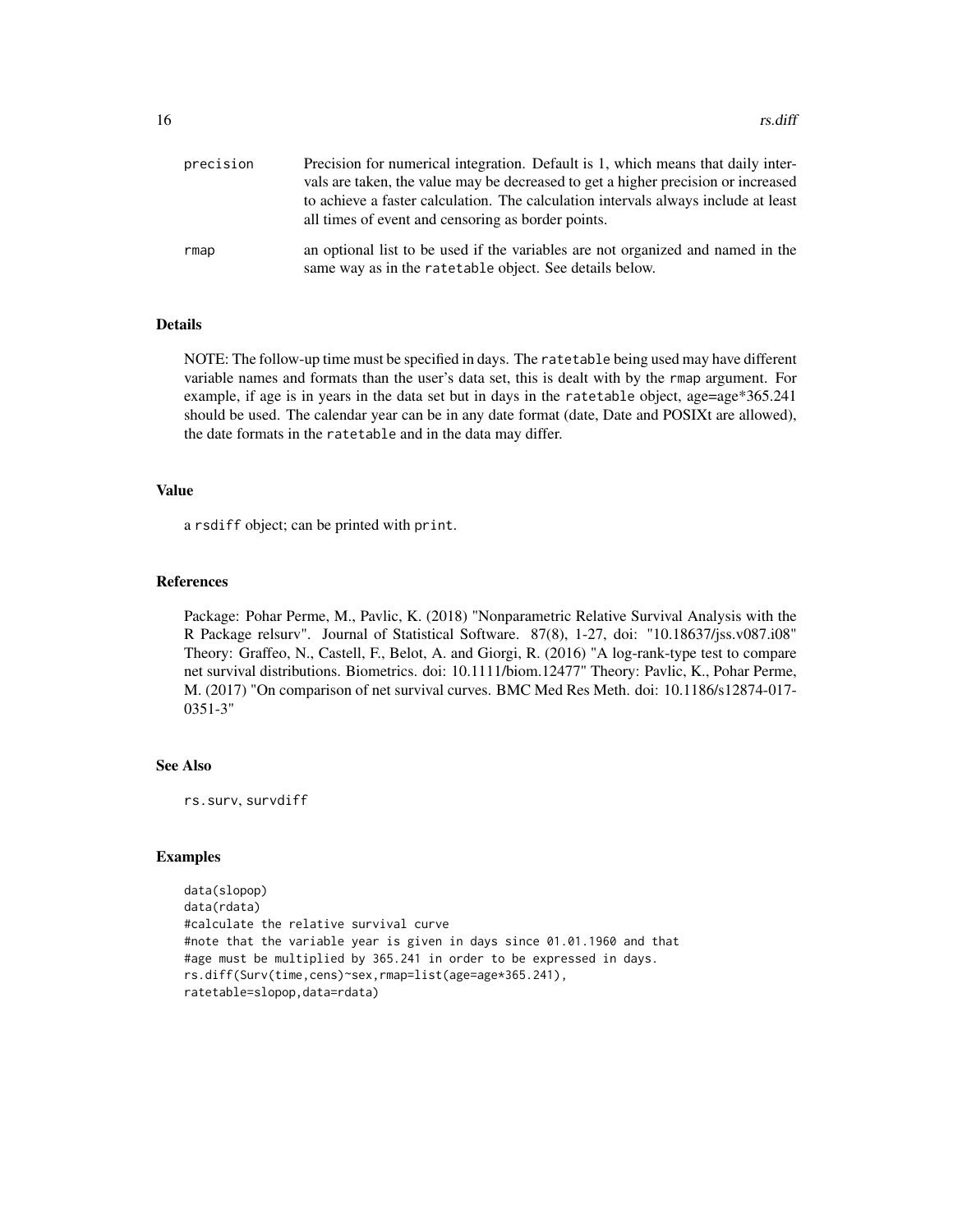<span id="page-16-1"></span><span id="page-16-0"></span>

Computes an estimate of the relative survival curve using the Ederer I, Ederer II method, Pohar-Perme method or the Hakulinen method

### Usage

```
rs.surv(formula, data,ratetable=relsurv::slopop,na.action,fin.date,
     method="pohar-perme", conf.type="log",conf.int=0.95,type="kaplan-meier",
add.times,precision=1,rmap)
```

| formula   | a formula object, with the response as a Surv object on the left of a $\sim$ operator,<br>and, if desired, terms separated by the + operator on the right. If no strata are<br>used, ~1 should be specified.<br>NOTE: The follow-up time must be in days.                                                                              |
|-----------|----------------------------------------------------------------------------------------------------------------------------------------------------------------------------------------------------------------------------------------------------------------------------------------------------------------------------------------|
| data      | a data.frame in which to interpret the variables named in the formula.                                                                                                                                                                                                                                                                 |
| ratetable | a table of event rates, organized as a ratetable object, such as slopop.                                                                                                                                                                                                                                                               |
| na.action | a missing-data filter function, applied to the model.frame, after any subset argu-<br>ment has been used. Default is options () \$na. action.                                                                                                                                                                                          |
| fin.date  | the date of the study ending, used for calculating the potential follow-up times<br>in the Hakulinen method. If missing, it is calculated as max (year+time).                                                                                                                                                                          |
| method    | the method for calculating the relative survival. The options are pohar-perme(default),<br>ederer1, ederer2 and hakulinen.                                                                                                                                                                                                             |
| conf.type | one of plain, log (the default), or log-log. The first option causes the standard<br>intervals curve $+$ - $k$ *se(curve), where $k$ is determined from conf.int. The log<br>option calculates intervals based on the cumulative hazard or log(survival). The<br>last option bases intervals on the log hazard or log(-log(survival)). |
| conf.int  | the level for a two-sided confidence interval on the survival curve(s). Default is<br>0.95.                                                                                                                                                                                                                                            |
| type      | defines how survival estimates are to be calculated given the hazards. The de-<br>fault (kaplan-meier) calculates the product integral, whereas the option fleming-harrington<br>exponentiates the negative cumulative hazard. Analogous to the usage in survfit.                                                                      |
| add.times | specific times at which the curve should be evaluated.                                                                                                                                                                                                                                                                                 |
| precision | Precision for numerical integration. Default is 1, which means that daily inter-<br>vals are taken, the value may be decreased to get a higher precision or increased<br>to achieve a faster calculation. The calculation intervals always include at least<br>all times of event and censoring as border points.                      |
| rmap      | an optional list to be used if the variables are not organized and named in the<br>same way as in the ratetable object. See details below.                                                                                                                                                                                             |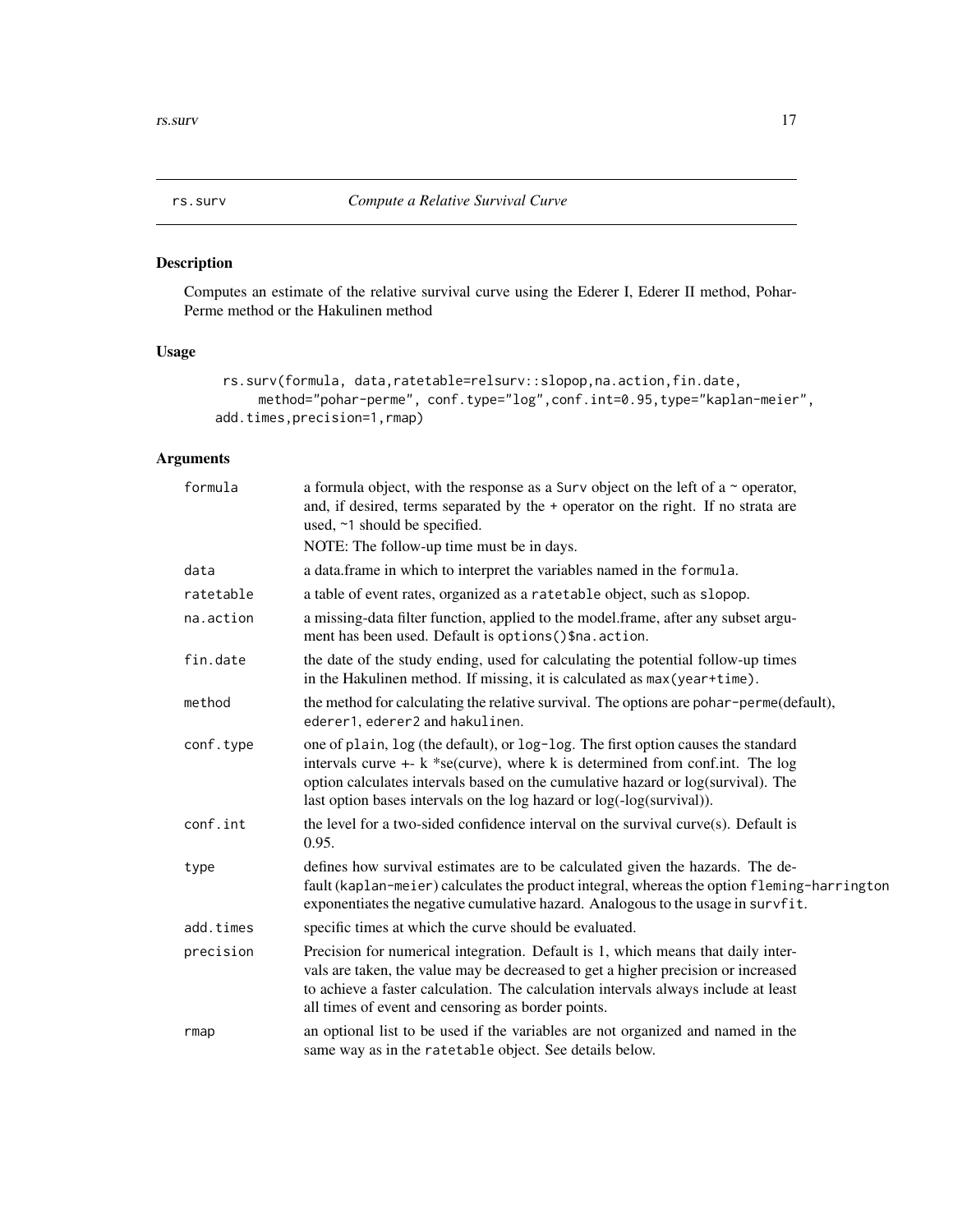#### Details

NOTE: The follow-up time must be specified in days. The ratetable being used may have different variable names and formats than the user's data set, this is dealt with by the rmap argument. For example, if age is in years in the data set but in days in the ratetable object, age=age\*365.241 should be used. The calendar year can be in any date format (date, Date and POSIXt are allowed), the date formats in the ratetable and in the data may differ.

The potential censoring times needed for the calculation of the expected survival by the Hakulinen method are calculated automatically. The times of censoring are left as they are, the times of events are replaced with  $fin.data - year$ .

The calculation of the Pohar-Perme estimate is more time consuming since more data are needed from the population tables. The old version of the function, now named rs.survo can be used as a faster version for the Hakulinen and Ederer II estimate.

Numerical integration is required for Pohar-Perme estimate. The integration precision is set with argument precision, which defaults to daily intervals, a default that should give enough precision for any practical purpose.

Note that even though the estimate is always calculated using numerical integration, only the values at event and censoring times are reported. Hence, the function plot draws a step function in between and the function summary reports the value at the last event or censoring time before the specified time. If the output of the estimated values at other points is required, this should be specified with argument add.times.

#### Value

a survfit object; see the help on survfit.object for details. The survfit methods are used for print, summary, plot, lines, and points.

#### References

Package: Pohar Perme, M., Pavlic, K. (2018) "Nonparametric Relative Survival Analysis with the R Package relsurv". Journal of Statistical Software. 87(8), 1-27, doi: "10.18637/jss.v087.i08" Theory: Pohar Perme, M., Esteve, J., Rachet, B. (2016) "Analysing Population-Based Cancer Survival - Settling the Controversies." BMC Cancer, 16 (933), 1-8. doi:10.1186/s12885-016-2967-9. Theory: Pohar Perme, M., Stare, J., Esteve, J. (2012) "On Estimation in Relative Survival", Biometrics, 68(1), 113-120. doi:10.1111/j.1541-0420.2011.01640.x.

#### See Also

survfit, survexp

#### Examples

```
data(slopop)
data(rdata)
#calculate the relative survival curve
#note that the variable year must be given in a date format and that
#age must be multiplied by 365.241 in order to be expressed in days.
rs.surv(Surv(time,cens)~sex,rmap=list(age=age*365.241), ratetable=slopop,data=rdata)
```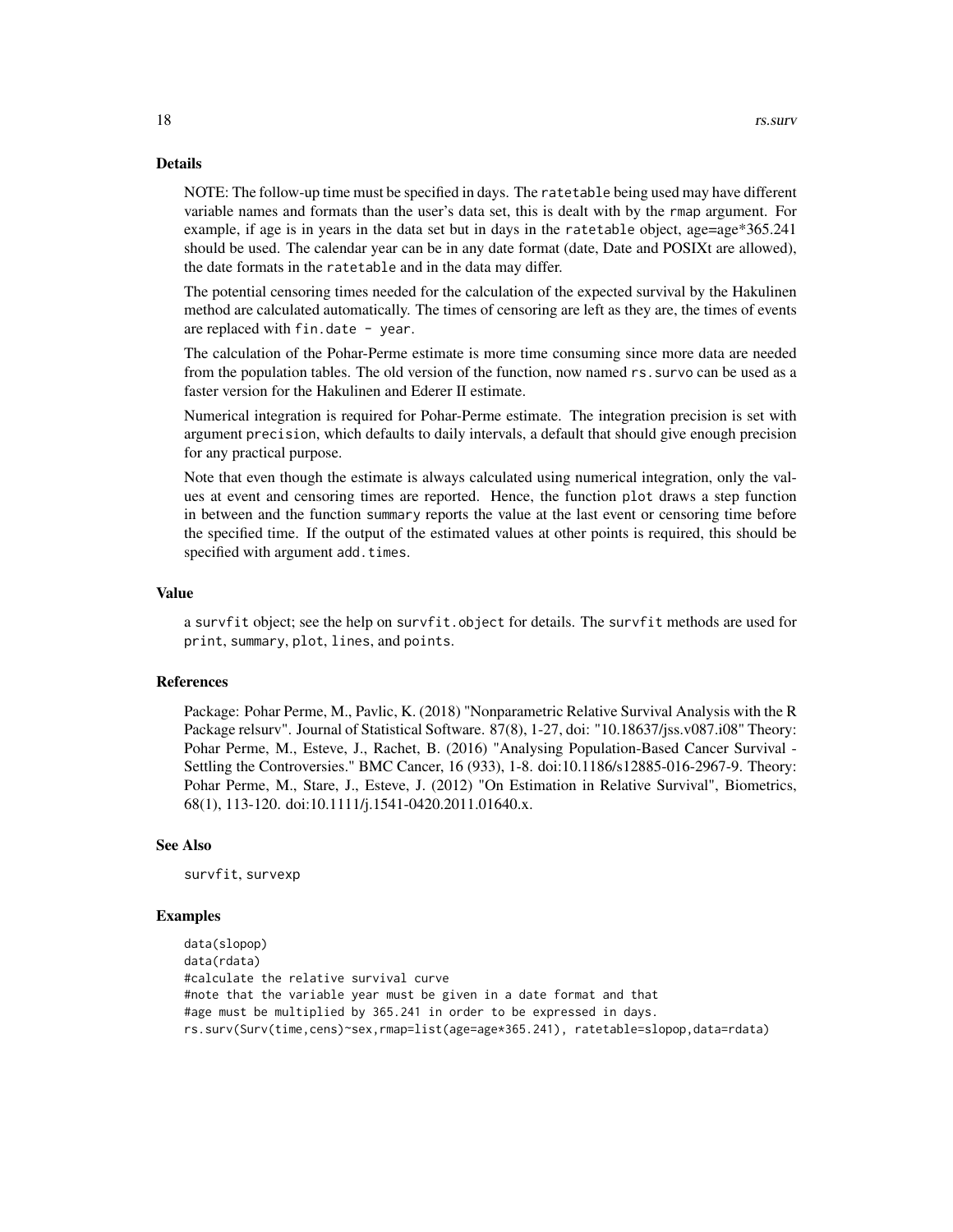<span id="page-18-0"></span>

Computes the predicted relative survival function for an additive relative survival model fitted with maximum likelihood.

### Usage

rs.surv.rsadd(formula, newdata)

### Arguments

| formula | a rsadd object (Implemented only for models fitted with the codemax.lik (de-<br>fault) option.)                                                                        |
|---------|------------------------------------------------------------------------------------------------------------------------------------------------------------------------|
| newdata | a data frame with the same variable names as those that appear in the rsadd for-<br>mula, a predicted curve for each individual in this data frame shall be calculated |

### Details

Does not work with factor variables - you have to form dummy variables before calling the rsadd function.

#### Value

a survfit object; see the help on survfit.object for details. The survfit methods are used for print, plot, lines, and points.

### References

Package. Pohar M., Stare J. (2006) "Relative survival analysis in R." Computer Methods and Programs in Biomedicine, 81: 272–278

### See Also

survfit, survexp

### Examples

```
data(slopop)
data(rdata)
#fit a relative survival model
fit <- rsadd(Surv(time,cens)~sex+age+year,rmap=list(age=age*365.241),
ratetable=slopop,data=rdata,int=c(0:10,15))
```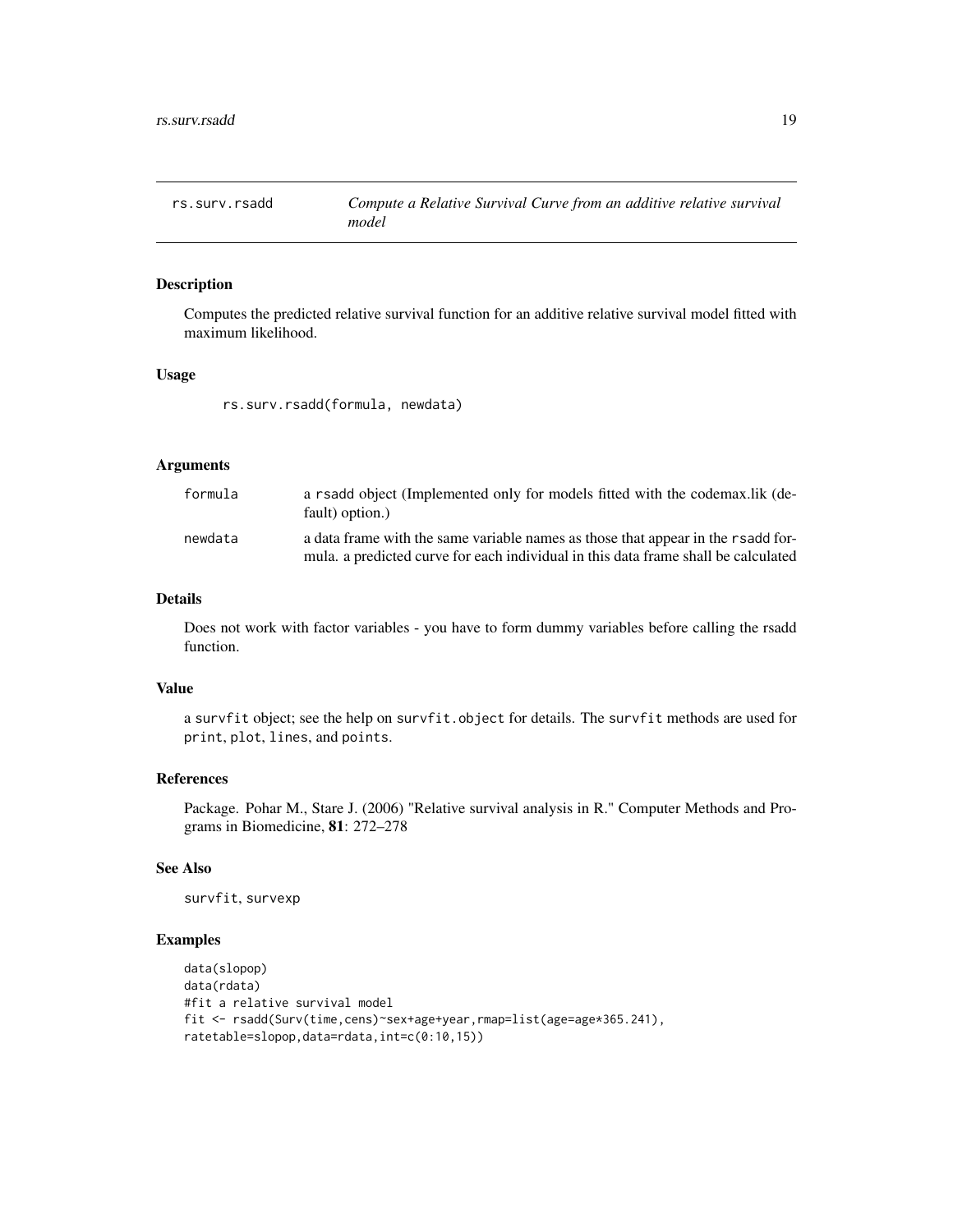```
#calculate the predicted curve for a male individual, aged 65, diagnosed in 1982
d <- rs.surv.rsadd(fit,newdata=data.frame(sex=1,age=65,year=as.date("1Jul1982")))
#plot the curve (will result in a step function since the baseline is assumed piecewise constant)
plot(d,xscale=365.241)
#calculate the predicted survival curves for each individual in the data set
d <- rs.surv.rsadd(fit,newdata=rdata)
#calculate the average over all predicted survival curves
p.surv <- apply(d$surv,1,mean)
```
#plot the relative survival curve

plot(d\$time/365.241,p.surv,type="b",ylim=c(0,1),xlab="Time",ylab="Relative survival")

<span id="page-19-1"></span>

| rs.zph |        |  |  |  | Behaviour of Covariates in Time for Relative Survival Regression |
|--------|--------|--|--|--|------------------------------------------------------------------|
|        | Models |  |  |  |                                                                  |

### Description

Calculates the scaled partial residuals of a relative survival model (rsadd, rsmul or rstrans)

#### Usage

rs.zph(fit,sc,transform="identity",var.type="sum")

### Arguments

| fit       | the result of fitting an additive relative survival model, using the rsadd, rsmul<br>or rstrans function.                                                                                                                                     |
|-----------|-----------------------------------------------------------------------------------------------------------------------------------------------------------------------------------------------------------------------------------------------|
|           | In the case of multiplicative and transformation models the output is identical to<br>cox. zph function, except no test is performed.                                                                                                         |
| <b>SC</b> | partial residuals calculated by the resid function. This is used to save time if<br>several tests are to be calculated on these residuals and can otherwise be omitted.                                                                       |
| transform | a character string specifying how the survival times should be transformed. Pos-<br>sible values are "km", "rank", "identity" and log. The default is "identity".                                                                             |
| var.type  | a character string specifying the variance used to scale the residuals. Possible<br>values are "each", which estimates the variance for each residual separately,<br>and sum(default), which assumes the same variance for all the residuals. |

### Value

an object of class rs.zph. This function would usually be followed by a plot of the result. The plot gives an estimate of the time-dependent coefficient beta(t). If the proportional hazards assumption is true,  $beta(t)$  will be a horizontal line.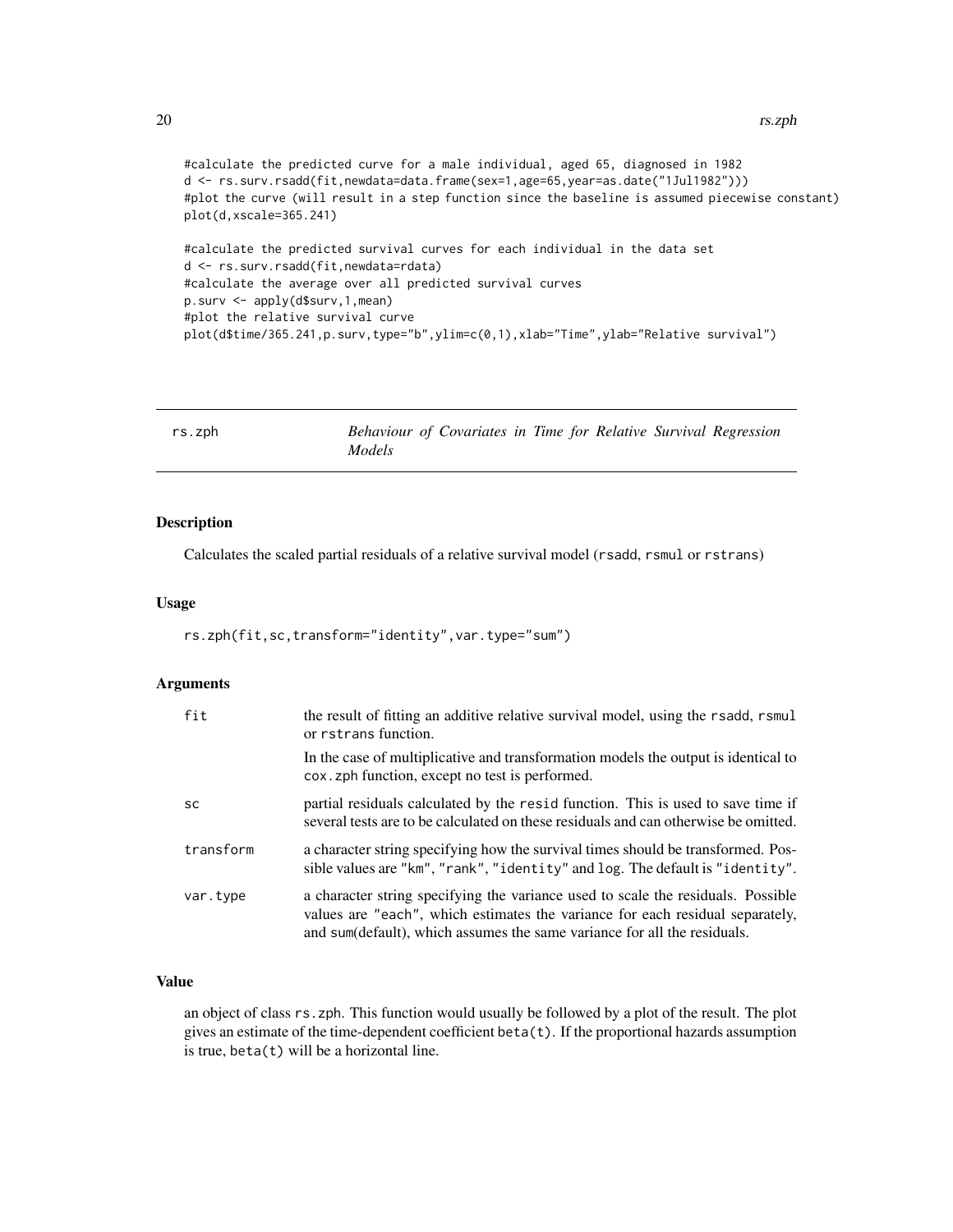#### <span id="page-20-0"></span>rsadd 21

### References

Goodness of fit: Stare J.,Pohar Perme M., Henderson R. (2005) "Goodness of fit of relative survival models." Statistics in Medicine, 24: 3911–3925.

Package. Pohar M., Stare J. (2006) "Relative survival analysis in R." Computer Methods and Programs in Biomedicine, 81: 272–278

Relative survival: Pohar, M., Stare, J. (2007) "Making relative survival analysis relatively easy." Computers in biology and medicine, 37: 1741–1749.

### See Also

[rsadd](#page-20-1), rsmul, rstrans, [resid](#page-0-0), [cox.zph](#page-0-0).

#### Examples

```
data(slopop)
data(rdata)
fit <- rsadd(Surv(time,cens)~sex,rmap=list(age=age*365.241),
ratetable=slopop,data=rdata,int=5)
rszph <- rs.zph(fit)
plot(rszph)
```
<span id="page-20-1"></span>

rsadd *Fit an Additive model for Relative Survival*

#### Description

The function fits an additive model to the data. The methods implemented are the maximum likelihood method, the semiparametric method, a glm model with a binomial error and a glm model with a poisson error.

#### Usage

```
rsadd(formula, data=parent.frame(), ratetable = relsurv::slopop,
     int, na.action, method, init,bwin,centered,cause,control,rmap,...)
```

| formula   | a formula object, with the response as a Surv object on the left of a $\sim$ operator,<br>and, if desired, terms separated by the + operator on the right. |
|-----------|------------------------------------------------------------------------------------------------------------------------------------------------------------|
| data      | NOTE: The follow-up time must be in days.<br>a data frame in which to interpret the variables named in the formula.                                        |
|           |                                                                                                                                                            |
| ratetable | a table of event rates, organized as a ratetable object, such as slopop.                                                                                   |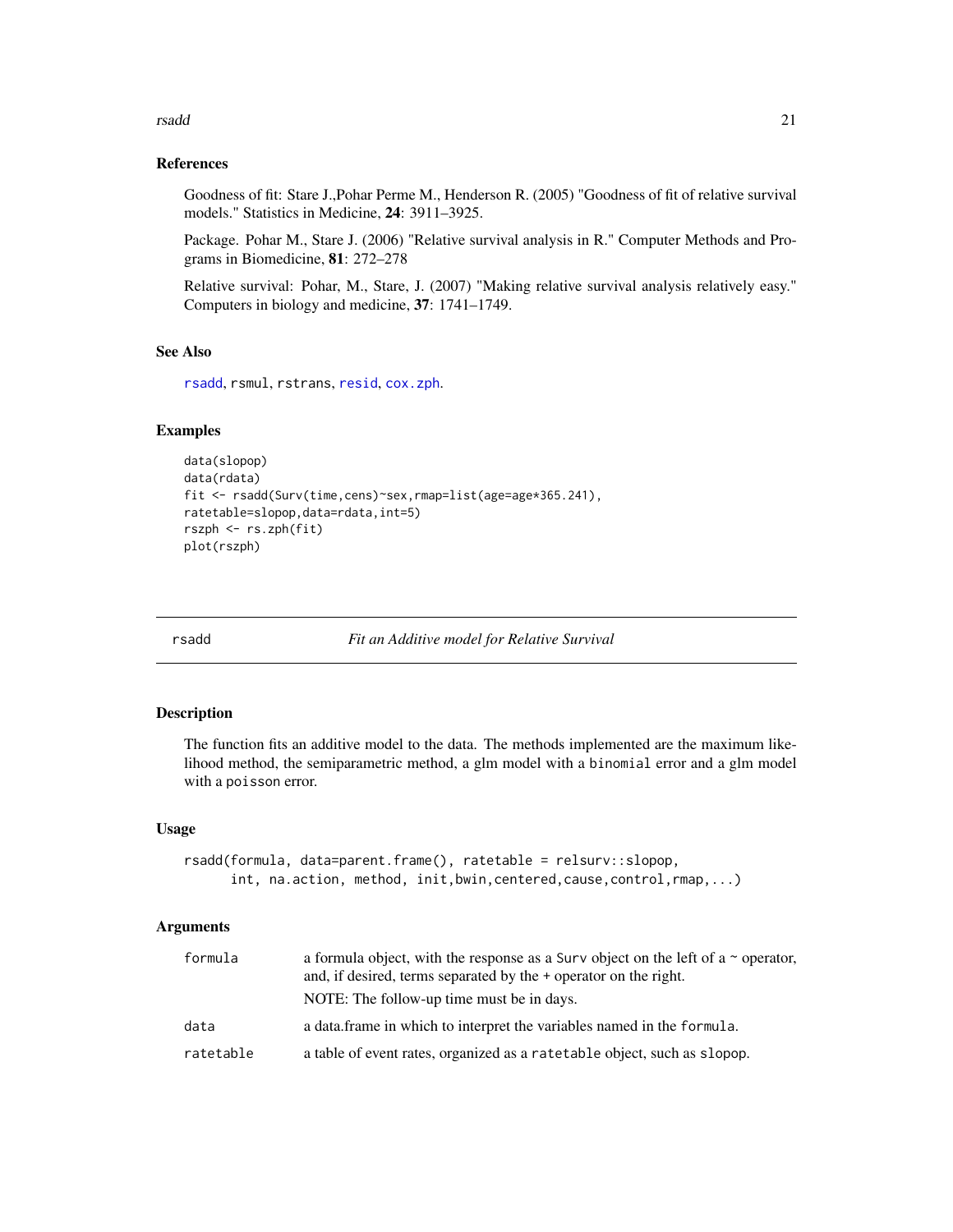| int       | either a single value denoting the number of follow-up years or a vector speci-<br>fying the intervals (in years) in which the hazard is constant (the times that are<br>bigger than max(int) are censored. If missing, only one interval (from time 0<br>to maximum observation time) is assumed. The EM method does not need the<br>intervals, only the maximum time can be specified (all times are censored after<br>this time point). |
|-----------|--------------------------------------------------------------------------------------------------------------------------------------------------------------------------------------------------------------------------------------------------------------------------------------------------------------------------------------------------------------------------------------------------------------------------------------------|
| na.action | a missing-data filter function, applied to the model.frame, after any subset argu-<br>ment has been used. Default is options () \$na. action.                                                                                                                                                                                                                                                                                              |
| method    | glm.bin or glm.poi for a glm model, EM for the EM algorithm and max.lik for<br>the maximum likelihood model (default).                                                                                                                                                                                                                                                                                                                     |
| init      | vector of initial values of the iteration. Default initial value is zero for all vari-<br>ables.                                                                                                                                                                                                                                                                                                                                           |
| bwin      | controls the bandwidth used for smoothing in the EM algorithm. The follow-up<br>time is divided into quartiles and bwin specifies a factor by which the maximum<br>between events time length on each interval is multiplied. The default bwin=-1<br>lets the function find an appropriate value. If bwin=0, no smoothing is applied.                                                                                                      |
| centered  | if TRUE, all the variables are centered before fitting and the baseline excess haz-<br>ard is calculated accordingly. Default is FALSE.                                                                                                                                                                                                                                                                                                    |
| cause     | A vector of the same length as the number of cases. 0 for population deaths, 1<br>for disease specific deaths, 2 (default) for unknown. Can only be used with the<br>EM method.                                                                                                                                                                                                                                                            |
| control   | a list of parameters for controlling the fitting process. See the documentation for<br>glm.control for details.                                                                                                                                                                                                                                                                                                                            |
| rmap      | an optional list to be used if the variables are not organized and named in the<br>same way as in the ratetable object. See details below.                                                                                                                                                                                                                                                                                                 |
| $\cdots$  | other arguments will be passed to glm.control.                                                                                                                                                                                                                                                                                                                                                                                             |
|           |                                                                                                                                                                                                                                                                                                                                                                                                                                            |

### Details

NOTE: The follow-up time must be specified in days. The ratetable being used may have different variable names and formats than the user's data set, this is dealt with by the rmap argument. For example, if age is in years in the data set but in days in the ratetable object, age=age\*365.241 should be used. The calendar year can be in any date format (date, Date and POSIXt are allowed), the date formats in the ratetable and in the data may differ.

The maximum likelihood method and both glm methods assume a fully parametric model with a piecewise constant baseline excess hazard function. The intervals on which the baseline is assumed constant should be passed via argument int. The EM method is semiparametric, i.e. no assumptions are made for the baseline hazard and therefore no intervals need to be specified.

The methods using glm are methods for grouped data. The groups are formed according to the covariate values. This should be taken into account when fitting a model. The glm method returns life tables for groups specified by the covariates in groups.

The EM method output includes the smoothed baseline excess hazard lambda0, the cumulative baseline excess hazard Lambda0 and times at which they are estimated. The individual probabilites of dying due to the excess risk are returned as Nie. The EM method fitting procedure requires some local smoothing of the baseline excess hazard. The default bwin=-1 value lets the function find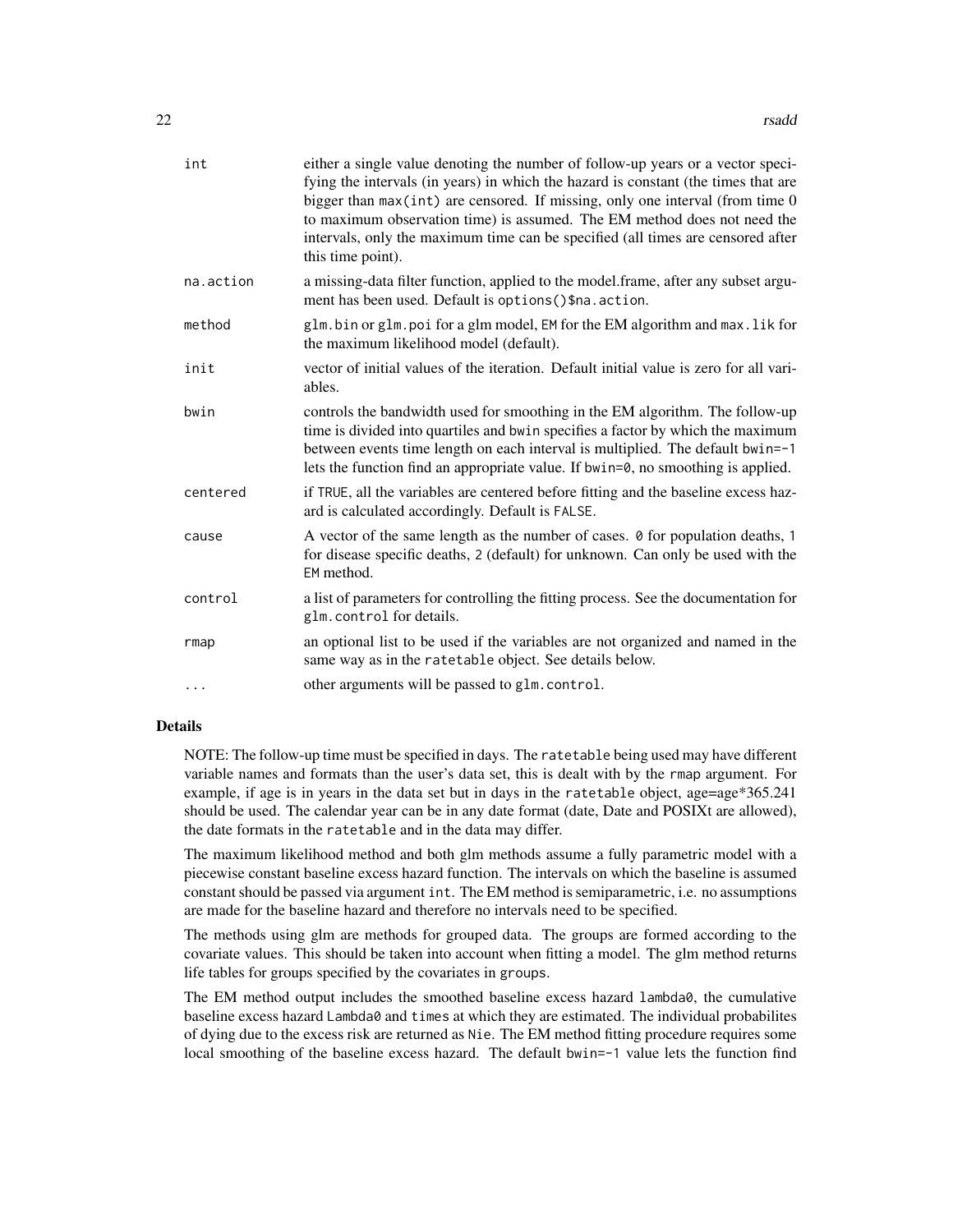#### <span id="page-22-0"></span>rsadd 23

an appropriate value for the smoothing band width. While this ensures an unbiased estimate, the procedure time is much longer. As the value found by the function is independent of the covariates in the model, the value can be read from the output (bwinfac) and used for refitting different models to the same data to save time.

### Value

An object of class rsadd. In the case of method="glm.bin" and method="glm.poi" the class also inherits from glm which inherits from the class lm. Objects of this class have methods for the functions print and summary. An object of class rsadd is a list containing at least the following components:

| data              | the data as used in the model, along with the variables defined in the rate table         |  |
|-------------------|-------------------------------------------------------------------------------------------|--|
| ratetable         | the ratetable used.                                                                       |  |
| int               | the maximum time (in years) used. All the events at and after this value are<br>censored. |  |
| method            | the fitting method that was used.                                                         |  |
| linear.predictors |                                                                                           |  |
|                   |                                                                                           |  |

the vector of linear predictors, one per subject.

### References

Package. Pohar M., Stare J. (2006) "Relative survival analysis in R." Computer Methods and Programs in Biomedicine, 81: 272–278

Relative survival: Pohar, M., Stare, J. (2007) "Making relative survival analysis relatively easy." Computers in biology and medicine, 37: 1741–1749.

EM algorithm: Pohar Perme M., Henderson R., Stare, J. (2009) "An approach to estimation in relative survival regression." Biostatistics, 10: 136–146.

### See Also

[rstrans](#page-25-1), [rsmul](#page-23-1)

#### Examples

```
data(slopop)
data(rdata)
#fit an additive model
#note that the variable year is given in days since 01.01.1960 and that
#age must be multiplied by 365.241 in order to be expressed in days.
fit <- rsadd(Surv(time,cens)~sex+as.factor(agegr)+ratetable(age=age*365.241),
    ratetable=slopop,data=rdata,int=5)
#check the goodness of fit
rs.br(fit)
#use the EM method and plot the smoothed baseline excess hazard
fit <- rsadd(Surv(time,cens)~sex+age,rmap=list(age=age*365.241),
```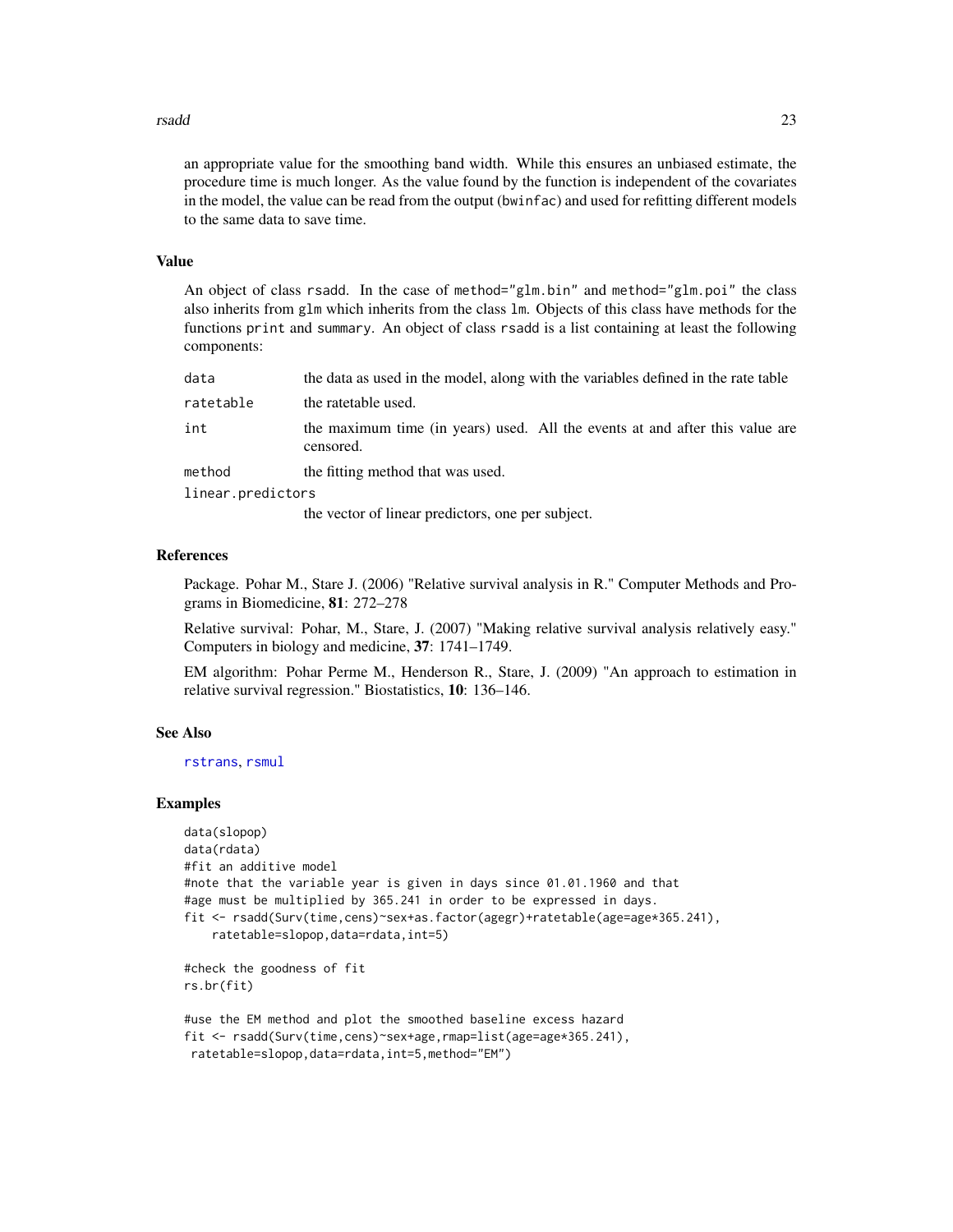24 **rsmul** 

```
sm \leftarrow epa(fit)plot(sm$times,sm$lambda,type="l")
```
<span id="page-23-1"></span>rsmul *Fit Andersen et al Multiplicative Regression Model for Relative Survival*

### Description

Fits the Andersen et al multiplicative regression model in relative survival. An extension of the coxph function using relative survival.

### Usage

```
rsmul(formula, data, ratetable = relsurv::slopop, int,na.action,init,
     method,control,rmap,...)
```

| formula   | a formula object, with the response as a Surv object on the left of a $\sim$ operator,<br>and, if desired, terms separated by the + operator on the right.                                                                                                                    |
|-----------|-------------------------------------------------------------------------------------------------------------------------------------------------------------------------------------------------------------------------------------------------------------------------------|
|           | NOTE: The follow-up time must be in days.                                                                                                                                                                                                                                     |
| data      | a data frame in which to interpret the variables named in the formula.                                                                                                                                                                                                        |
| ratetable | a table of event rates, such as slopop.                                                                                                                                                                                                                                       |
| int       | the number of follow-up years used for calculating survival (the data are censored<br>after this time-point). If missing, it is set the the maximum observed follow-up<br>time.                                                                                               |
| na.action | a missing-data filter function, applied to the model.frame, after any subset argu-<br>ment has been used. Default is options () \$na. action.                                                                                                                                 |
| init      | vector of initial values of the iteration. Default initial value is zero for all vari-<br>ables.                                                                                                                                                                              |
| method    | the default method mul assumes hazard to be constant on yearly intervals. Method<br>mul1 uses the ratetable to determine the time points when hazard changes. The<br>mul1 method is therefore more accurate, but at the same time can be more com-<br>putationally intensive. |
| control   | a list of parameters for controlling the fitting process. See the documentation for<br>coxph.control for details.                                                                                                                                                             |
| rmap      | an optional list to be used if the variables are not organized and named in the<br>same way as in the ratetable object. See details below.                                                                                                                                    |
| $\ddotsc$ | Other arguments will be passed to coxph.control.                                                                                                                                                                                                                              |

<span id="page-23-0"></span>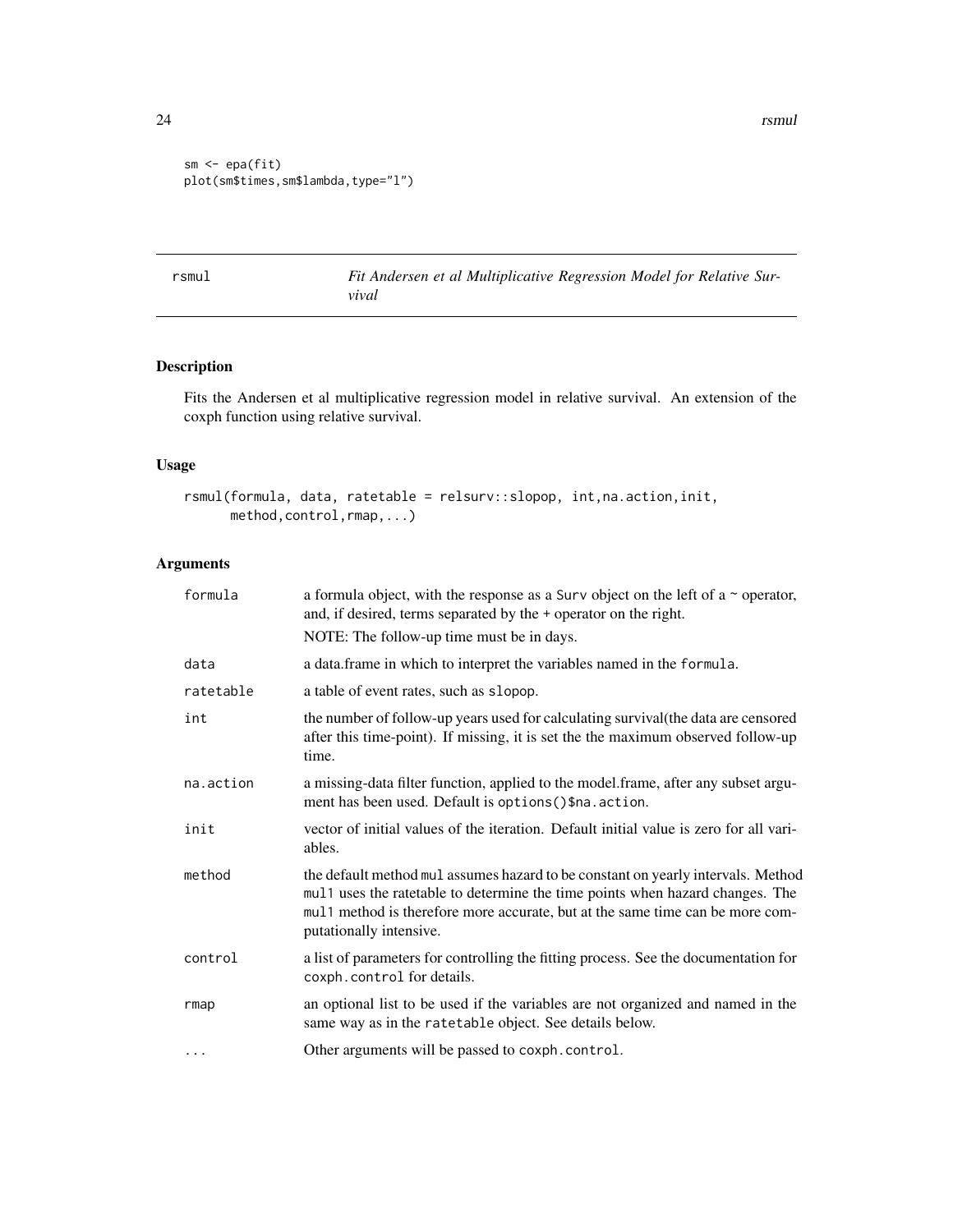#### <span id="page-24-0"></span>rsmul and the contract of the contract of the contract of the contract of the contract of the contract of the contract of the contract of the contract of the contract of the contract of the contract of the contract of the

### Details

NOTE: The follow-up time must be specified in days. The ratetable being used may have different variable names and formats than the user's data set, this is dealt with by the rmap argument. For example, if age is in years in the data set but in days in the ratetable object, age=age\*365.241 should be used. The calendar year can be in any date format (date, Date and POSIXt are allowed), the date formats in the ratetable and in the data may differ.

### Value

an object of class coxph with an additional item:

basehaz Cumulative baseline hazard (population values are seen as offset) at centered values of covariates.

### References

Method: Andersen, P.K., Borch-Johnsen, K., Deckert, T., Green, A., Hougaard, P., Keiding, N. and Kreiner, S. (1985) "A Cox regression model for relative mortality and its application to diabetes mellitus survival data.", Biometrics, 41: 921–932.

Package. Pohar M., Stare J. (2006) "Relative survival analysis in R." Computer Methods and Programs in Biomedicine, 81: 272–278

Relative survival: Pohar, M., Stare, J. (2007) "Making relative survival analysis relatively easy." Computers in biology and medicine, 37: 1741–1749.

#### See Also

[rsadd](#page-20-1), [rstrans](#page-25-1).

### Examples

```
data(slopop)
data(rdata)
#fit a multiplicative model
#note that the variable year is given in days since 01.01.1960 and that
#age must be multiplied by 365.241 in order to be expressed in days.
fit <- rsmul(Surv(time,cens)~sex+as.factor(agegr),rmap=list(age=age*365.241),
            ratetable=slopop,data=rdata)
```
#check the goodness of fit rs.br(fit)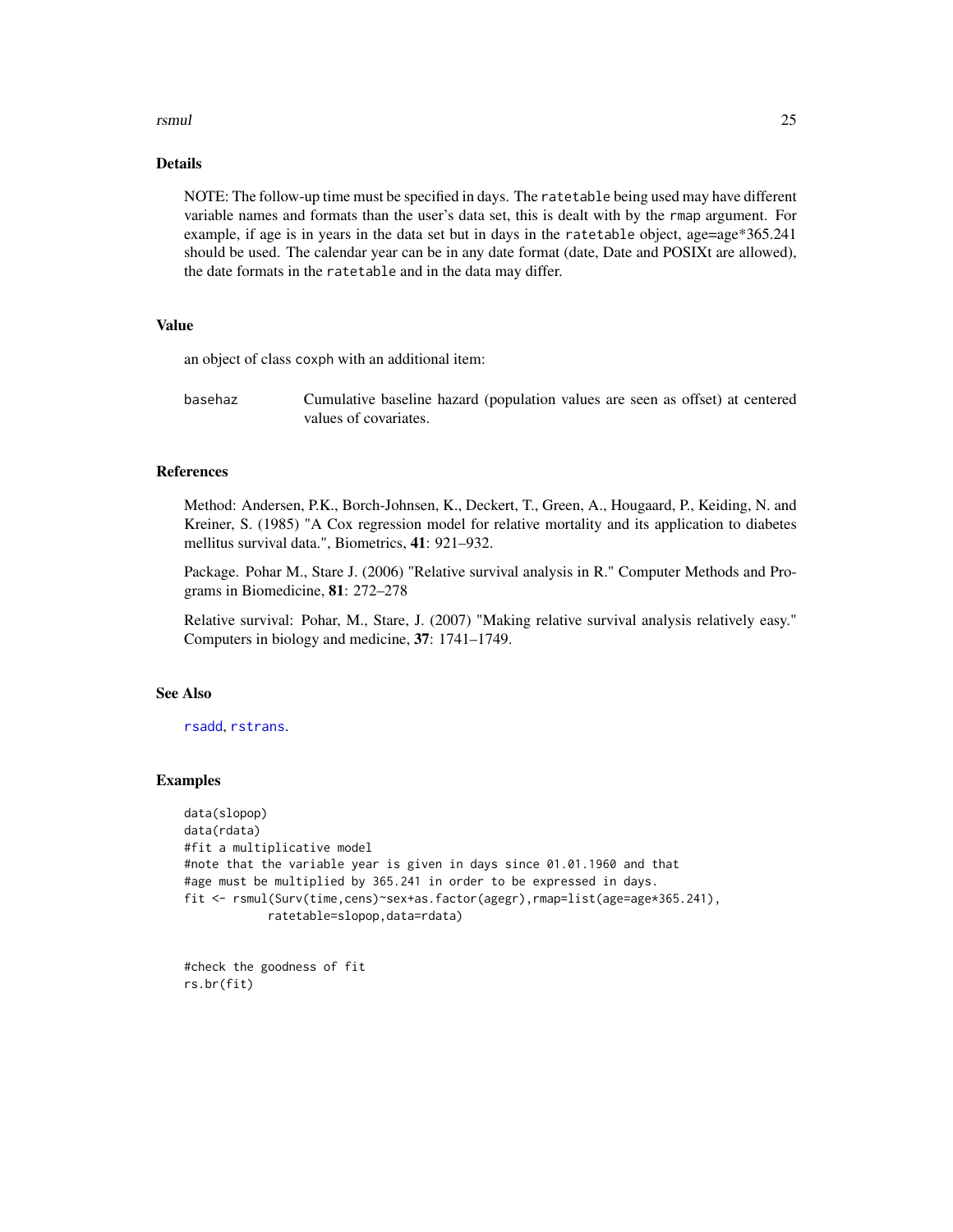The function transforms each person's time to his/her probability of dying at that time according to the ratetable. It then fits the Cox proportional hazards model with the transformed times as a response. It can also be used for calculatin the transformed times (no covariates are needed in the formula for that purpose).

### Usage

```
rstrans(formula, data, ratetable, int,na.action,init,control,rmap,...)
```
### Arguments

| formula   | a formula object, with the response as a Surv object on the left of a $\sim$ operator,<br>and, if desired, terms separated by the + operator on the right. |  |
|-----------|------------------------------------------------------------------------------------------------------------------------------------------------------------|--|
|           | NOTE: The follow-up time must be in days.                                                                                                                  |  |
| data      | a data.frame in which to interpret the variables named in the formula.                                                                                     |  |
| ratetable | a table of event rates, such as slopop.                                                                                                                    |  |
| int       | the number of follow-up years used for calculating survival (the rest is censored).<br>If missing, it is set the the maximum observed follow-up time.      |  |
| na.action | a missing-data filter function, applied to the model frame, after any subset argu-<br>ment has been used. Default is options () \$na. action.              |  |
| init      | vector of initial values of the iteration. Default initial value is zero for all vari-<br>ables.                                                           |  |
| control   | a list of parameters for controlling the fitting process. See the documentation for<br>coxph.control for details.                                          |  |
| rmap      | an optional list to be used if the variables are not organized and named in the<br>same way as in the ratetable object. See details below.                 |  |
| $\ddotsc$ | other arguments will be passed to coxph.control.                                                                                                           |  |

#### Details

NOTE: The follow-up time must be specified in days. The ratetable being used may have different variable names and formats than the user's data set, this is dealt with by the rmap argument. For example, if age is in years in the data set but in days in the ratetable object, age=age\*365.241 should be used. The calendar year can be in any date format (date, Date and POSIXt are allowed), the date formats in the ratetable and in the data may differ. A side product of this function are the transformed times - stored in teh y object of the output. To get these times, covariates are of course irrelevant.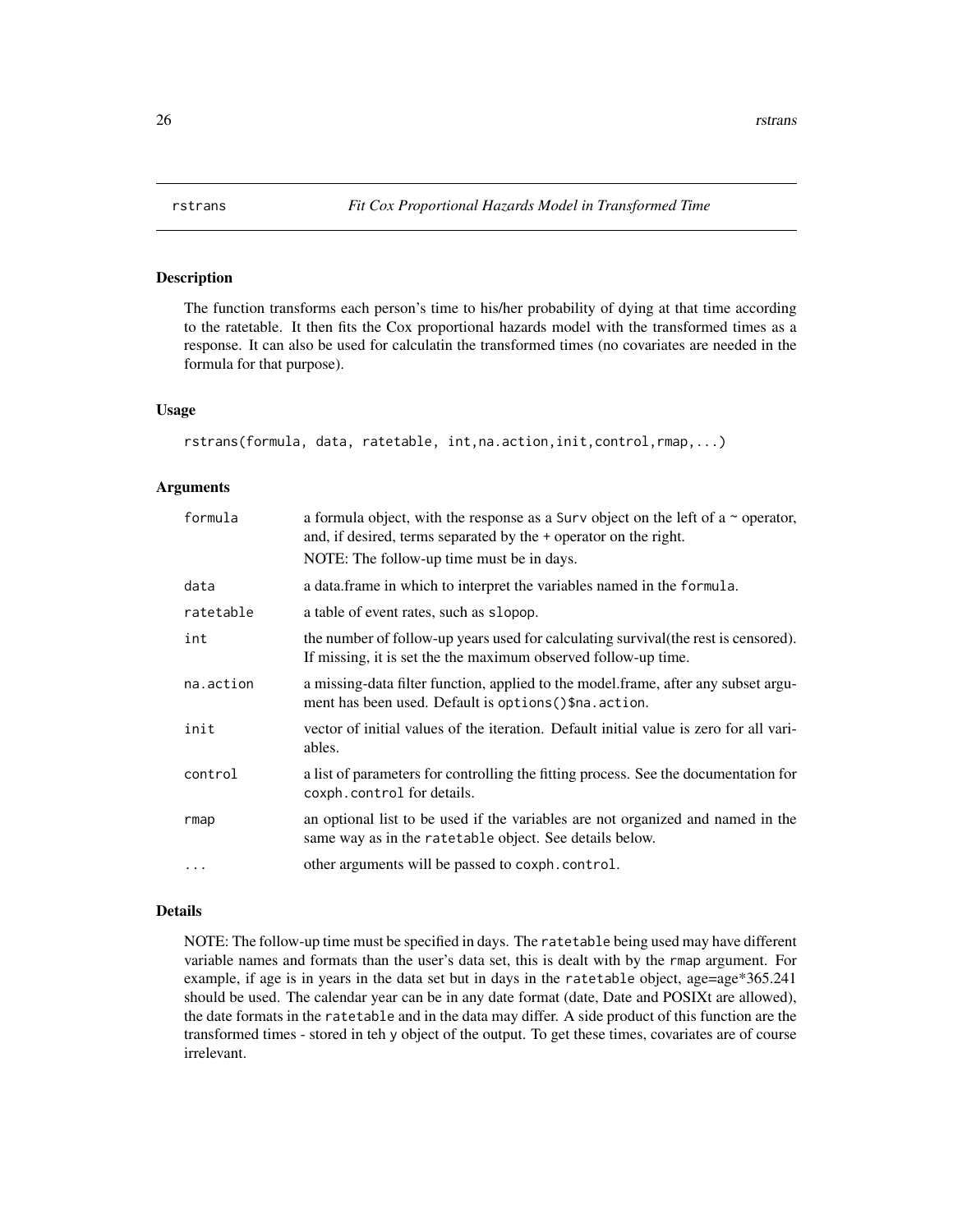#### <span id="page-26-0"></span>slopop 27 (2008) 27 (2008) 27 (2008) 28 (2009) 27 (2008) 28 (2009) 27 (2009) 27 (2009) 27 (2009) 27 (2009) 27 (2009) 27 (2009) 27 (2009) 27 (2009) 27 (2009) 27 (2009) 27 (2009) 27 (2009) 27 (2009) 27 (2009) 27 (2009) 27 (2

### Value

an object of class coxph. See coxph.object and coxph.detail for details.

y an object of class Surv containing the transformed times (these times do not depend on covariates).

### References

Method: Stare J., Henderson R., Pohar M. (2005) "An individual measure for relative survival." Journal of the Royal Statistical Society: Series C, 54 115–126.

Package. Pohar M., Stare J. (2006) "Relative survival analysis in R." Computer Methods and Programs in Biomedicine, 81: 272–278

Relative survival: Pohar, M., Stare, J. (2007) "Making relative survival analysis relatively easy." Computers in biology and medicine, 37: 1741–1749.

### See Also

[rsmul](#page-23-1), [invtime](#page-5-1), [rsadd](#page-20-1), [survexp](#page-0-0).

### Examples

data(slopop) data(rdata)

```
#fit a Cox model using the transformed times
#note that the variable year is given in days since 01.01.1960 and that
#age must be multiplied by 365.241 in order to be expressed in days.
fit <- rstrans(Surv(time,cens)~sex+as.factor(agegr),rmap=list(age=age*365.241,
       sex=sex,year=year),ratetable=slopop,data=rdata)
```
#check the goodness of fit rs.br(fit)

slopop *Census Data Set for the Slovene Population*

### Description

Census data set for the Slovene population.

#### Usage

```
data(slopop)
```
#### Examples

data(slopop)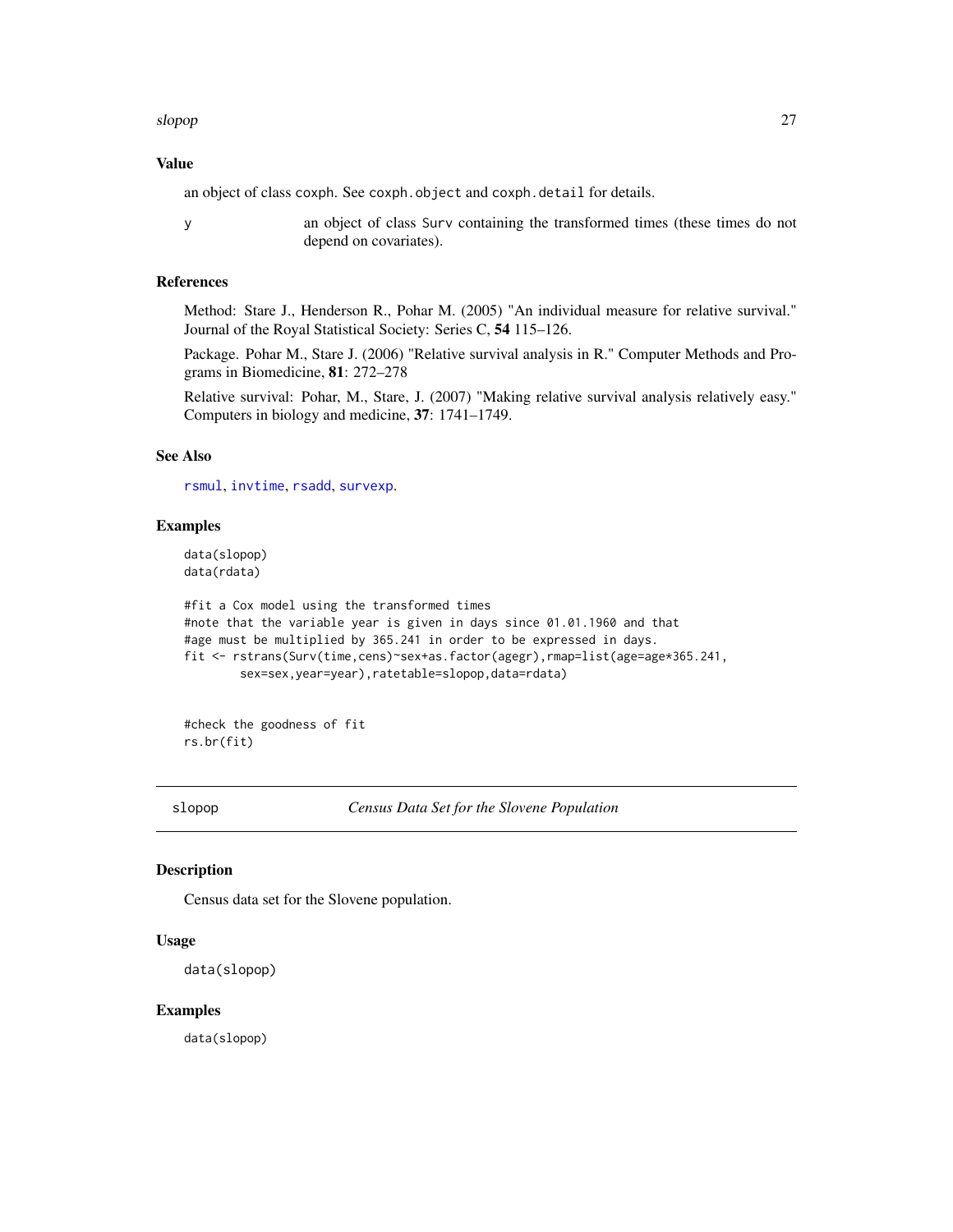<span id="page-27-0"></span>

Returns a list containing the estimated values at required times.

### Usage

```
## S3 method for class 'cmp.rel'
summary(object, times, scale = 365.241,area=FALSE,...)
```
### Arguments

| object   | output of the function cmp.rel.                                                     |
|----------|-------------------------------------------------------------------------------------|
| times    | the times at which the output is required.                                          |
| scale    | The time scale in which the times are specified. The default value is 1, i.e. days. |
| area     | Should area under the curves at time tau be printed out? Default is FALSE.          |
| $\cdots$ | Additional arguments, currently not implemented                                     |
|          |                                                                                     |

### Details

The variance is calculated using numerical integration. If the required time is not a time at which the value was estimated, the value at the last time before it is reported. The density of the time points is set by the precision argument in the cmp.rel function.

### Value

A list of values is returned.

#### See Also

cmp.rel

### Examples

```
data(slopop)
data(rdata)
#calculate the crude probability of death and summarize it
fit <- cmp.rel(Surv(time,cens)~sex,rmap=list(age=age*365),
      ratetable=slopop,data=rdata,tau=3652.41)
summary(fit,c(1,3),scale=365.241)
```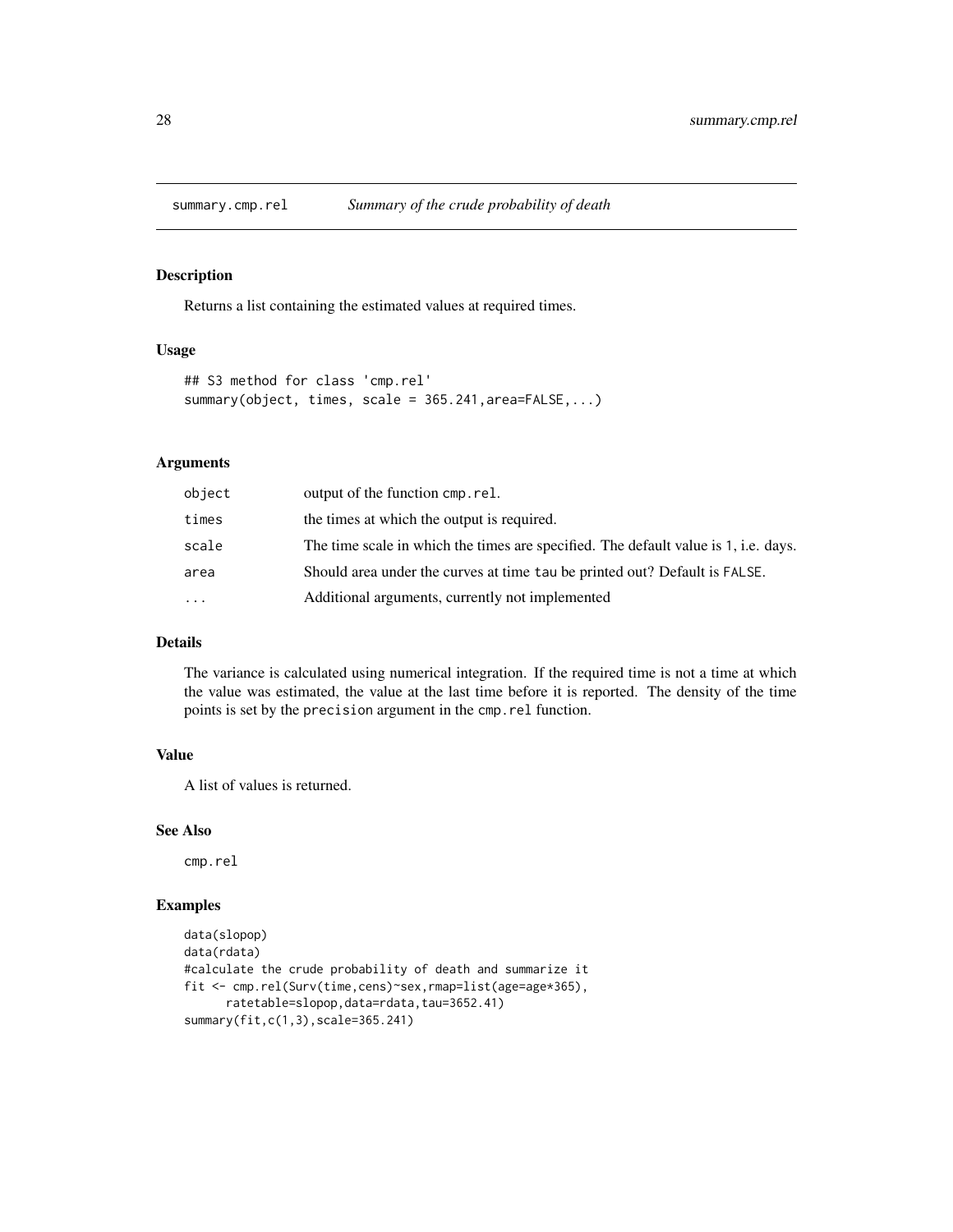<span id="page-28-0"></span>

Computes a predicted survival curve based on the additive model estimated by rsadd function.

### Usage

```
## S3 method for class 'rsadd'
survfit(formula, newdata, se.fit = TRUE, conf.int = 0.95, individual = FALSE,
    conf.\text{type} = c("log", "log-log", "plain", "none"), \ldots)
```
### Arguments

| formula    | a rsadd object                                                                                                                                                                                                                                                                                                                                                                                                  |  |
|------------|-----------------------------------------------------------------------------------------------------------------------------------------------------------------------------------------------------------------------------------------------------------------------------------------------------------------------------------------------------------------------------------------------------------------|--|
| newdata    | a data frame with the same variable names as those that appear in the rsadd for-<br>mula. The curve(s) produced will be representative of a cohort who's covariates<br>correspond to the values in newdata.                                                                                                                                                                                                     |  |
| se.fit     | a logical value indicating whether standard errors should be computed. Default<br>is TRUE.                                                                                                                                                                                                                                                                                                                      |  |
| conf.int   | the level for a two-sided confidence interval on the survival curve $(s)$ . Default is<br>0.95.                                                                                                                                                                                                                                                                                                                 |  |
| individual | a logical value indicating whether the data frame represents different time epochs<br>for only one individual (T), or whether multiple rows indicate multiple individ-<br>uals (F, the default). If the former only one curve will be produced; if the latter<br>there will be one curve per row in newdata.                                                                                                    |  |
| conf.type  | One of none, plain, log (the default), or log-log. The first option causes con-<br>fidence intervals not to be generated. The second causes the standard intervals<br>curve $+$ - k $*$ se(curve), where k is determined from conf. int. The log option cal-<br>culates intervals based on the cumulative hazard or log(survival). The last option<br>bases intervals on the log hazard or log(-log(survival)). |  |
| $\ddots$ . | Currently not implemented                                                                                                                                                                                                                                                                                                                                                                                       |  |

### Details

When predicting the survival curve, the ratetable values for future years will be equal to those of the last given year. The same ratetables will be used for fitting and predicting. To predict a relative survival curve, use rs.surv.rsadd.

### Value

a survfit object; see the help on survfit.object for details. The survfit methods are used for print, plot, lines, and points.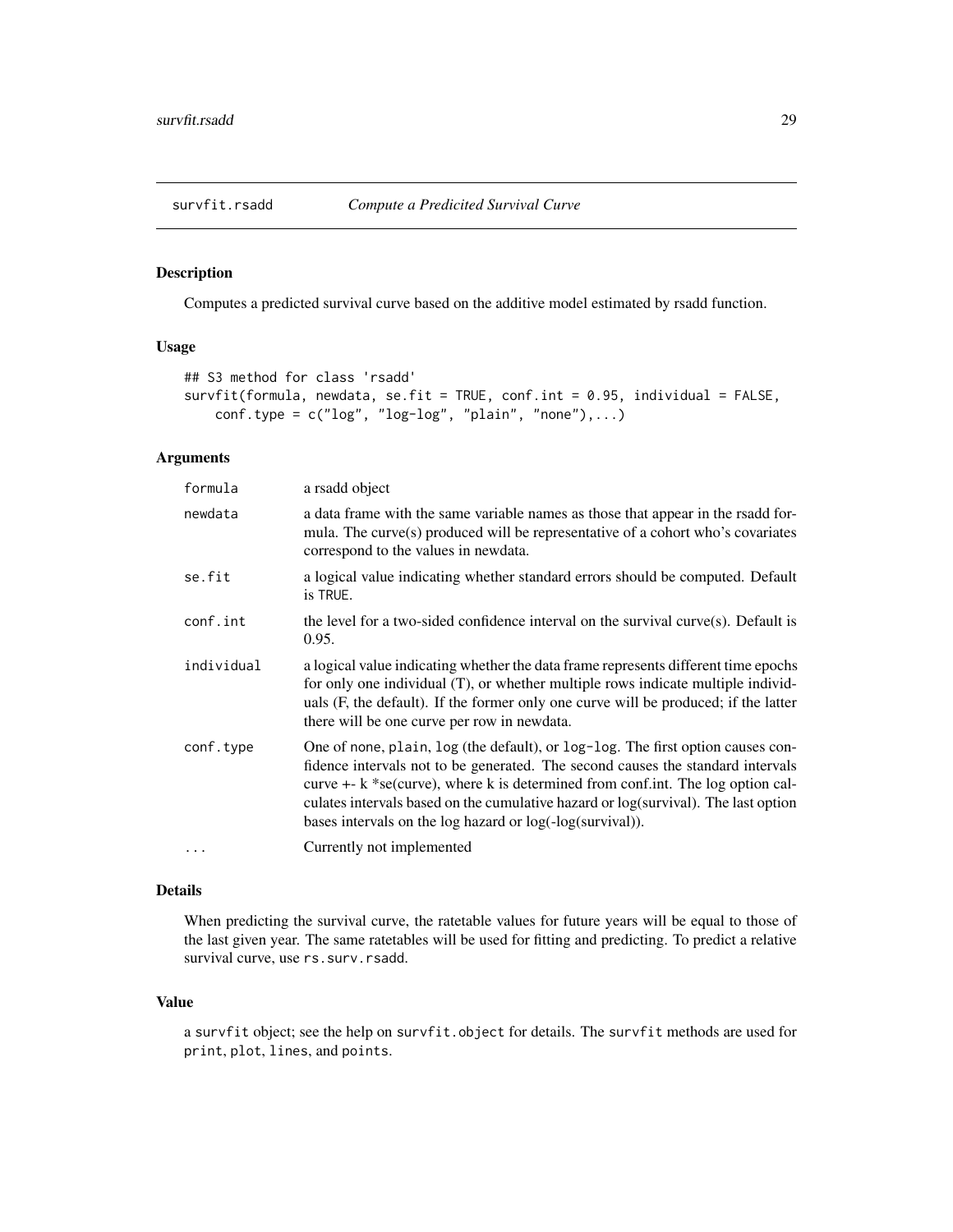### <span id="page-29-0"></span>References

Package: Pohar M., Stare J. (2006) "Relative survival analysis in R." Computer Methods and Programs in Biomedicine,81: 272–278.

Relative survival: Pohar, M., Stare, J. (2007) "Making relative survival analysis relatively easy." Computers in biology and medicine, 37: 1741–1749.

### See Also

survfit, survexp, [rs.surv](#page-16-1)

#### Examples

```
data(slopop)
data(rdata)
#BTW: work on a smaller dataset here to run the example faster
fit <- rsadd(Surv(time,cens)~sex,rmap=list(age=age*365.241),
ratetable=slopop,data=rdata[1:500,],method="EM")
survfit.rsadd(fit,newdata=data.frame(sex=1,age=60,year=17000))
```
survsplit *Split a Survival Data Set at Specified Times*

### Description

Given a survival data set and a set of specified cut times, the function splits each record into multiple records at each cut time. The new data set is be in counting process format, with a start time, stop time, and event status for each record. More general than survSplit as it also works with the data already in the counting process format.

### Usage

```
survsplit(data, cut, end, event, start, id = NULL, zero = 0,
          episode = NULL,interval=NULL)
```

| data     | data frame.                                                                                                           |  |
|----------|-----------------------------------------------------------------------------------------------------------------------|--|
| cut      | vector of timepoints to cut at.                                                                                       |  |
| end      | character string with name of event time variable.                                                                    |  |
| event    | character string with name of censoring indicator.                                                                    |  |
| start    | character string with name of start variable (will be created if it does not exist).                                  |  |
| id       | character string with name of new id variable to create (optional).                                                   |  |
| zero     | If start doesn't already exist, this is the time that the original records start.<br>May be a vector or single value. |  |
| episode  | character string with name of new episode variable (optional).                                                        |  |
| interval | this argument is used by max. Lik function                                                                            |  |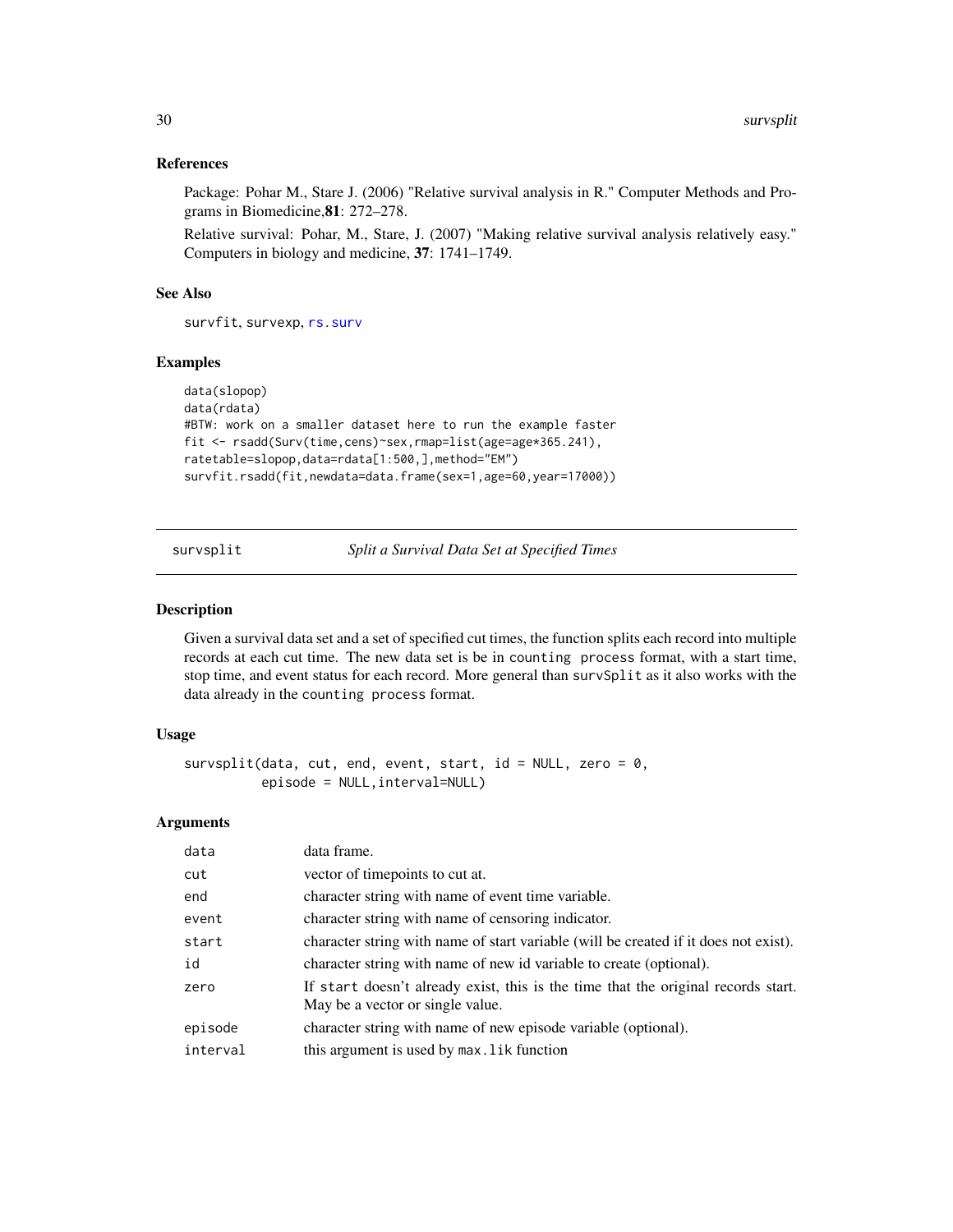#### <span id="page-30-0"></span>transrate 31

### Value

New, longer, data frame.

#### See Also

[survSplit](#page-0-0).

<span id="page-30-1"></span>transrate *Reorganize Data into a Ratetable Object*

### Description

The function assists in reorganizing certain types of data into a ratetable object.

#### Usage

transrate(men,women,yearlim,int.length=1)

### Arguments

| men        | a matrix containing the yearly (conditional) probabilities of one year survival                                                                                                |
|------------|--------------------------------------------------------------------------------------------------------------------------------------------------------------------------------|
|            | for men. Rows represent age (increasing 1 year per line, starting with 0), the<br>columns represent cohort years (the limits are in yearlim, the increase is in<br>int.length. |
| women      | a matrix containing the yearly (conditional) probabilities of one year survival<br>for women.                                                                                  |
| vearlim    | the first and last cohort year given in the tables.                                                                                                                            |
| int.length | the length of intervals in which cohort years are given.                                                                                                                       |

### Details

This function only applies for ratetables that are organized by age, sex and year.

### Value

An object of class ratetable.

### References

Package. Pohar M., Stare J. (2006) "Relative survival analysis in R." Computer Methods and Programs in Biomedicine, 81: 272–278

Relative survival: Pohar, M., Stare, J. (2007) "Making relative survival analysis relatively easy." Computers in biology and medicine, 37: 1741–1749.

### See Also

[ratetable](#page-0-0).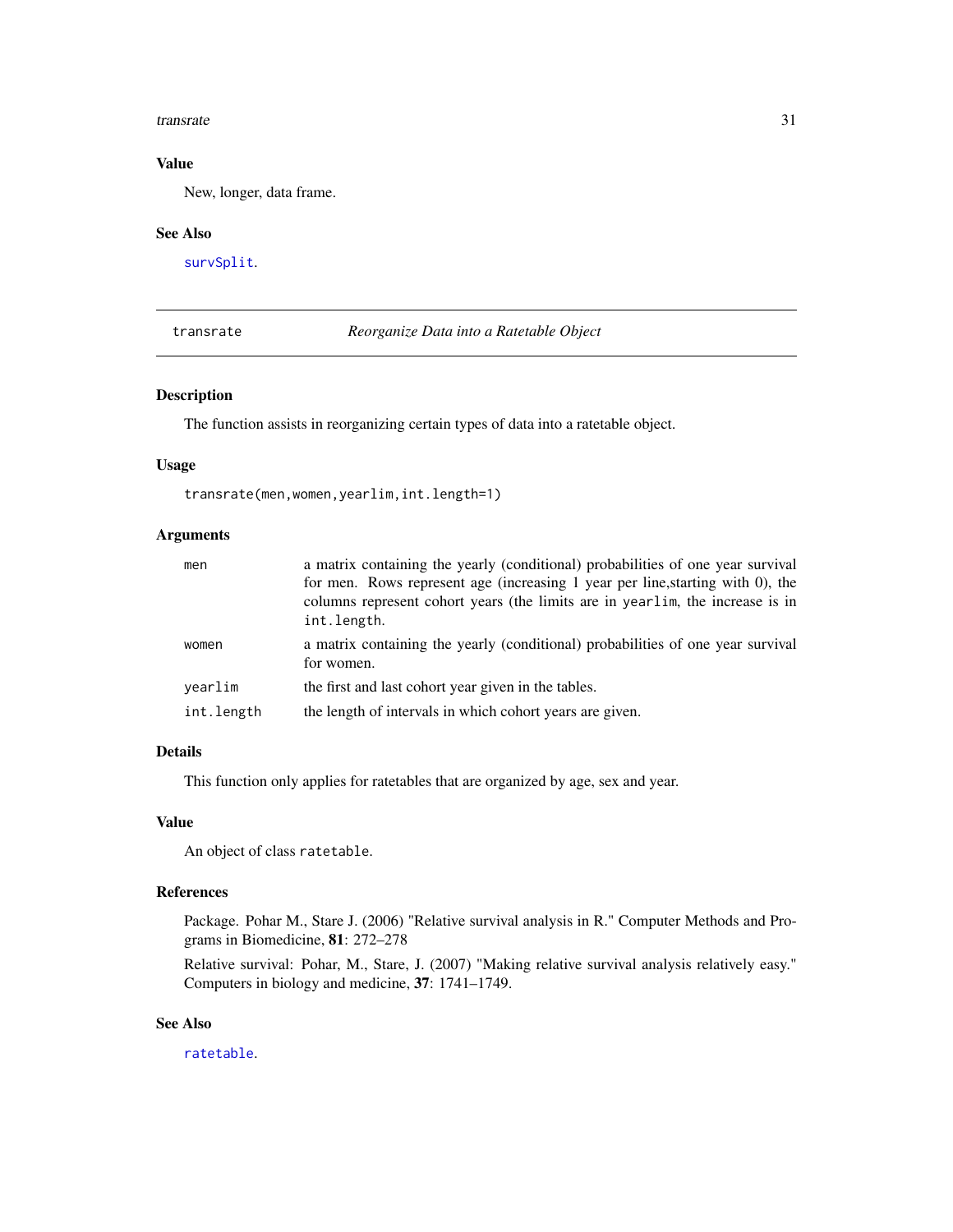### Examples

```
men <- cbind(exp(-365.241*exp(-14.5+.08*(0:100))),exp(-365*exp(-14.7+.085*(0:100))))
women <- cbind(exp(-365.241*exp(-15.5+.085*(0:100))),exp(-365*exp(-15.7+.09*(0:100))))
table <- transrate(men,women,yearlim=c(1980,1990),int.length=10)
```
<span id="page-31-1"></span>transrate.hld *Reorganize Data obtained from Human Life-Table Database into a Ratetable Object*

### Description

The function assists in reorganizing the .txt files obtained from Human Life-Table Database (http://www.lifetable.de -> Data by Country) into a ratetable object.

#### Usage

transrate.hld(file,cut.year,race)

### Arguments

| file     | a vector of file names which the data are to be read from. Must be in tex format<br>and in the same format as the files in Human Life-Table Database. |  |
|----------|-------------------------------------------------------------------------------------------------------------------------------------------------------|--|
| cut.year | a vector of cutpoints for years. Must be specified when the year spans in the<br>files are not consecutive.                                           |  |
| race     | a vector of race names for the input files.                                                                                                           |  |

#### Details

This function works with any table organised in the format provided by the Human Life-Table Database, but currently only works with TypeLT 1 (i.e. age intervals of length 1). The age must always start with value 0, but can end at different values (when that happens, the last value is carried forward). The rates between the cutpoints are taken to be constant.

### Value

An object of class ratetable.

#### References

Package. Pohar M., Stare J. (2006) "Relative survival analysis in R." Computer Methods and Programs in Biomedicine, 81: 272–278

Relative survival: Pohar, M., Stare, J. (2007) "Making relative survival analysis relatively easy." Computers in biology and medicine, 37: 1741–1749.

### See Also

[ratetable](#page-0-0), [transrate.hmd](#page-32-1), [joinrate](#page-6-1), [transrate](#page-30-1).

<span id="page-31-0"></span>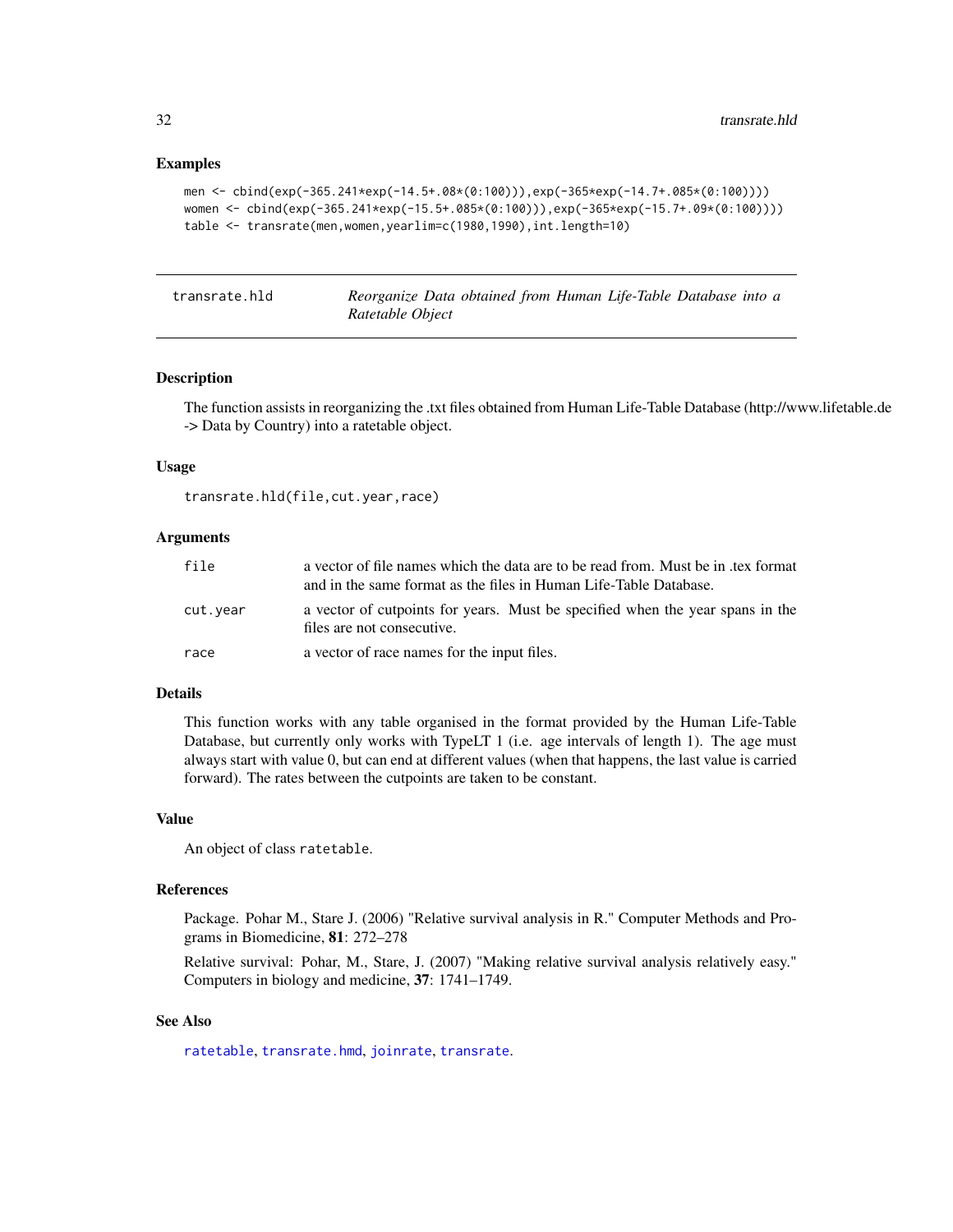### <span id="page-32-0"></span>transrate.hmd 33

#### Examples

```
## Not run:
finpop <- transrate.hld(c("FIN_1981-85.txt","FIN_1986-90.txt","FIN_1991-95.txt"))
## End(Not run)
## Not run:
nzpop <- transrate.hld(c("NZL_1980-82_Non-maori.txt","NZL_1985-87_Non-maori.txt",
"NZL_1980-82_Maori.txt","NZL_1985-87_Maori.txt"),
 cut.year=c(1980,1985),race=rep(c("nonmaori","maori"),each=2))
```
## End(Not run)

<span id="page-32-1"></span>

| transrate.hmd | Reorganize Data obtained from Human Mortality Database into a |  |  |  |
|---------------|---------------------------------------------------------------|--|--|--|
|               | Ratetable Object                                              |  |  |  |

### Description

The function assists in reorganizing the .txt files obtained from Human Mortality Database (http://www.mortality.org) into a ratetable object.

### Usage

transrate.hmd(male,female)

#### Arguments

| male   | a .txt file, containing the data on males.   |
|--------|----------------------------------------------|
| female | a .txt file, containing the data on females. |

#### Details

This function works automatically with tables organised in the format provided by the Human Mortality Database. Download Life Tables for Males and Females separately from the column named 1x1 (period life tables, organized by date of death, yearly cutpoints for age as well as calendar year).

If you wish to provide the data in the required format by yourself, note that the only two columns needed are calendar year (Year) and probability of death (qx). Death probabilities must be calculated up to age 110 (in yearly intervals).

#### Value

An object of class ratetable.

### References

Package. Pohar M., Stare J. (2006) "Relative survival analysis in R." Computer Methods and Programs in Biomedicine, 81: 272–278

Relative survival: Pohar, M., Stare, J. (2007) "Making relative survival analysis relatively easy." Computers in biology and medicine, 37: 1741–1749.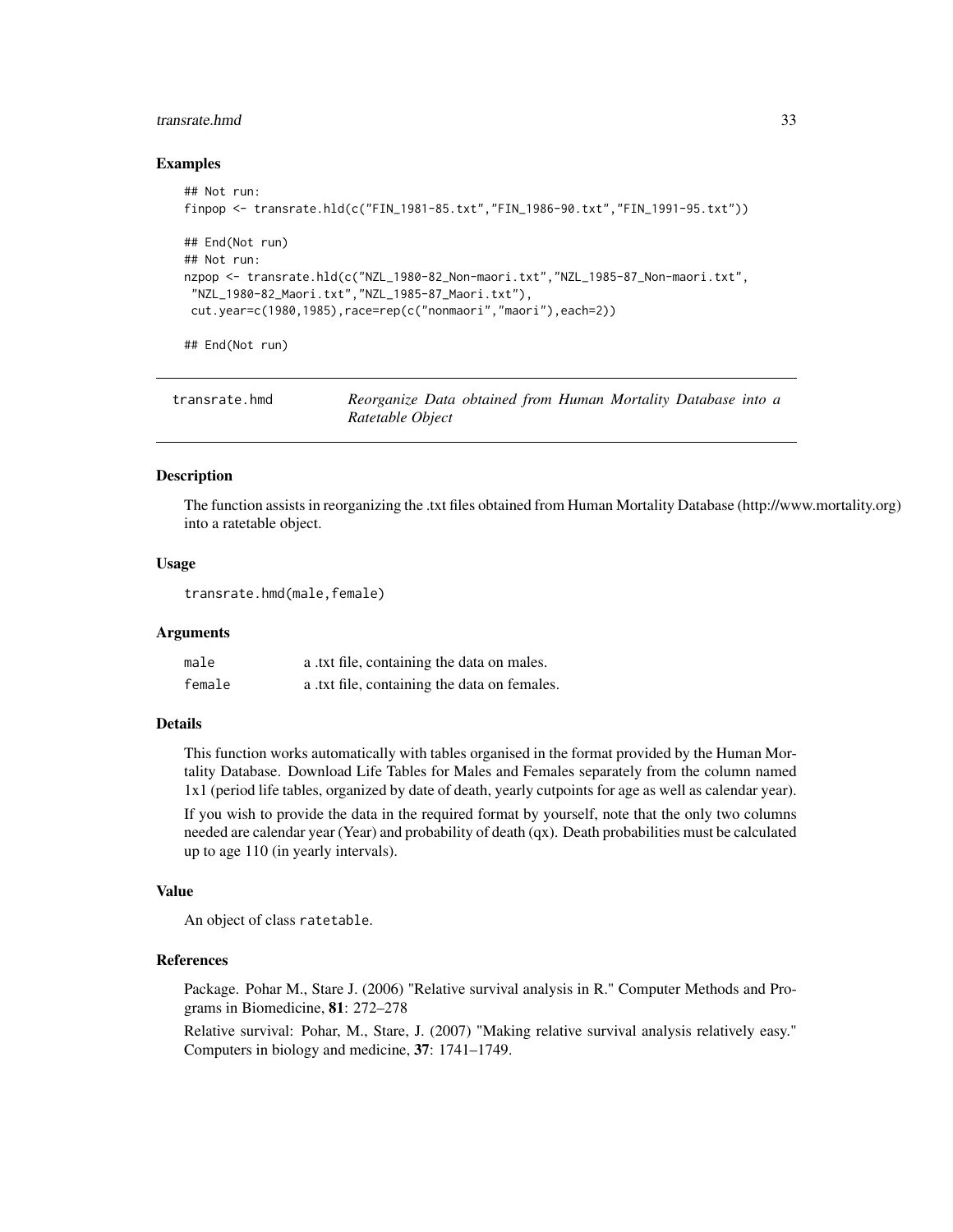### <span id="page-33-0"></span>34 transrate.hmd

### See Also

[ratetable](#page-0-0), [transrate.hld](#page-31-1), [joinrate](#page-6-1), [transrate](#page-30-1).

## Examples

## Not run: auspop <- transrate.hmd("mltper\_1x1.txt","fltper\_1x1.txt")

## End(Not run)